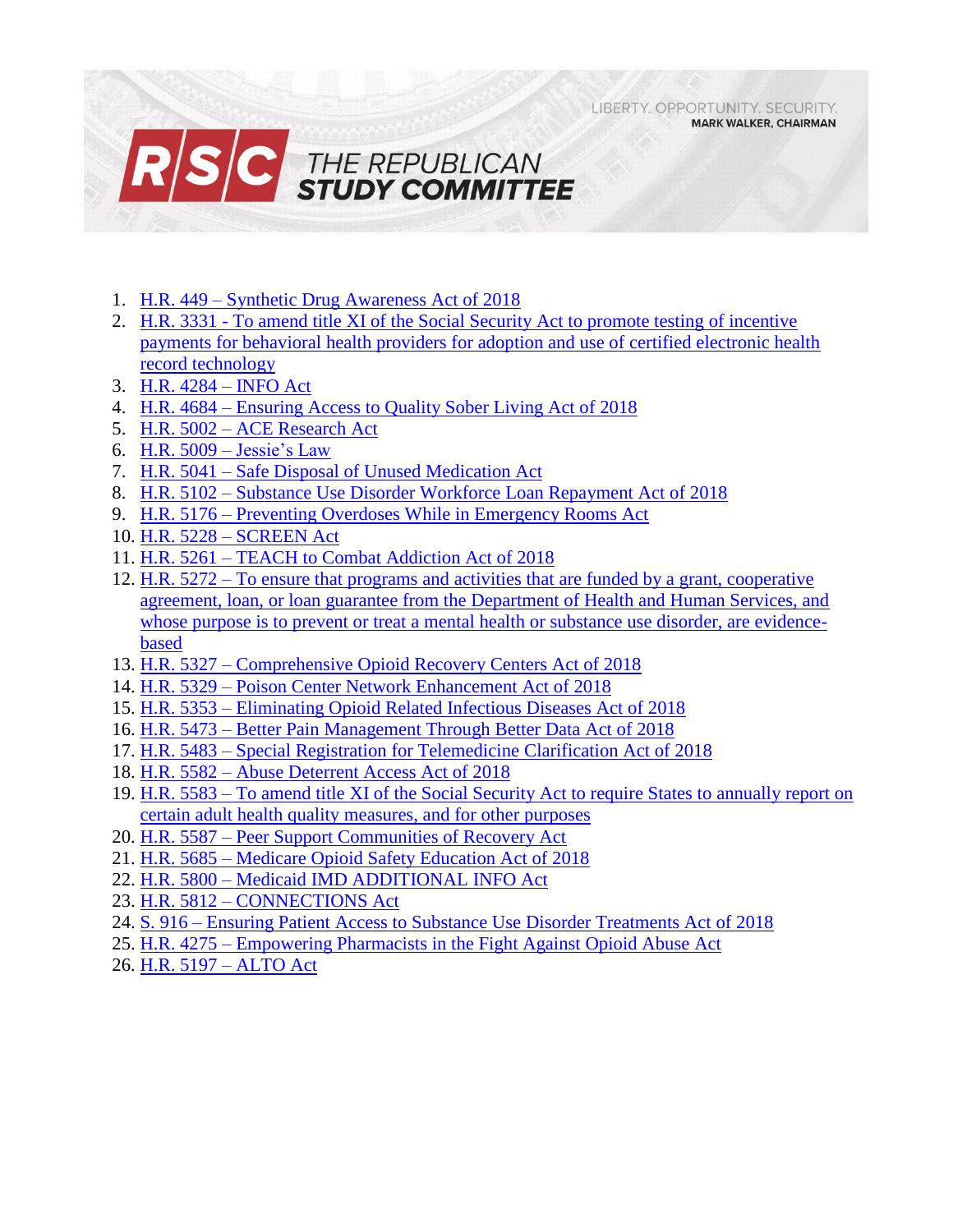## <span id="page-1-0"></span>**H.R. 449: Synthetic Drug Awareness Act of 2018 (Rep. Jeffries, D-LA)**

**CONTACT:** [Matt Dickerson,](mailto:Matthew.Dickerson@mail.house.gov) 202-226-9718

## **FLOOR SCHEDULE:**

June 12, 2018 under a suspension of the rules, which requires a 2/3 majority for passage.

### **TOPLINE SUMMARY:**

[H.R. 499](https://docs.house.gov/billsthisweek/20180611/HR449.pdf) would require the U.S. Surgeon General to submit a comprehensive report to Congress on the public health effects of the rise in synthetic drug use among youth aged 12 to 18.

## **COST:**

The [Congressional Budget Office](https://www.cbo.gov/system/files/115th-congress-2017-2018/costestimate/53949-opioid.pdf) (CBO) "estimates that implementing H.R. 449 would cost approximately \$1 million over the 2019-2023 period."

## **CONSERVATIVE CONCERNS:**

- **Expand the Size and Scope of the Federal Government?** No.
- **Encroach into State or Local Authority?** No.
- **Delegate Any Legislative Authority to the Executive Branch?** No.
- **Contain Earmarks/Limited Tax Benefits/Limited Tariff Benefits?** No.

## **DETAILED SUMMARY AND ANALYSIS:**

H.R. 449 would require the U.S. Surgeon General to submit a comprehensive report to Congress on the public health effects of the rise in synthetic drug use among youth aged 12 to 18.

Synthetic drugs, such as synthetic cannabinoids (Spice, K2), cathinones (Bath Salts), and psychedelic phenethylamines (N-Bomb) are produced in labs and can have chemical structures that can be either identical to or different from naturally occurring drugs. Their effects are designed to mimic or enhance those of natural drugs. Synthetic drugs can be modified to circumvent the Drug Enforcement Administration's (DEA) scheduling regime. Fentanyl, a substance that is 50 times more potent than heroin and 100 times more potent than morphine, has numerous analogs. Before DEA's recently issued order to schedule all fentanylrelated compounds under Schedule I, when the agency would temporarily control one given fentanyl substance, illicit manufacturers abroad would produce new analogs through minor structural modifications to be smuggled and distributed as a purportedly "noncontrolled substances."

#### **COMMITTEE ACTION:**

H.R. 449 was introduced on January 11, 2017, and referred to the Energy and Commerce Committee. The Committee marked up and reported the bill on May 9, 2018, by voice vote.

#### **ADMINISTRATION POSITION:**

No Statement of Administration Policy is available at this time.

## **CONSTITUTIONAL AUTHORITY:**

"Congress has the power to enact this legislation pursuant to the following: Article I, Section 8, Clause 18 of the United States Constitution (``Congress shall have the power . . . To make all Laws which shall be necessary and proper for carrying into Execution . . .all other Powers vested in this Constitution in the Government of the United States, or in any Department or Officerthereof [sic]).

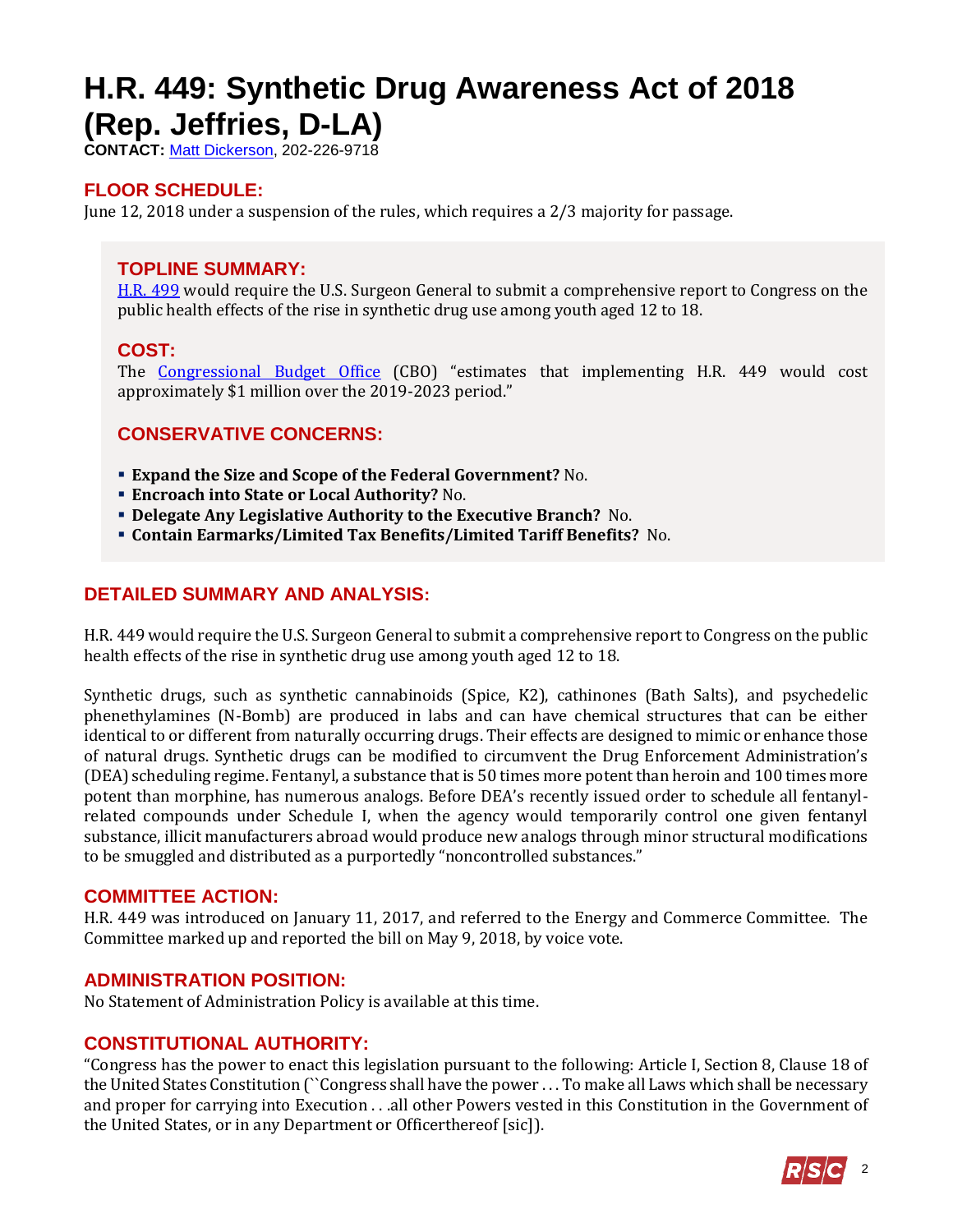## <span id="page-2-0"></span>**H.R. 3331: To amend title XI of the Social Security Act to promote testing of incentive payments for behavioral health providers for adoption and use of certified electronic health record technology (Rep. Jenkins, R-KS)**

**CONTACT:** [Matt Dickerson,](mailto:Matthew.Dickerson@mail.house.gov) 202-226-9718

## **FLOOR SCHEDULE:**

June 12, 2018 under a suspension of the rules, which requires a 2/3 majority for passage.

#### **TOPLINE SUMMARY:**

[H.R. 3331](https://docs.house.gov/billsthisweek/20180611/HR3331.pdf) would explicitly allow the Center for Medicare and Medicaid Innovation (CMMI) to make incentive payments to behavioral health providers to adopt and use electronic health record technology.

### **COST:**

The [Congressional Budget Office](https://www.cbo.gov/system/files/115th-congress-2017-2018/costestimate/53949-opioid.pdf) (CBO) "estimates that enacting the legislation would not affect federal spending" because "it is already clear to CMMI that it has that authority".

## **CONSERVATIVE CONCERNS:**

Some conservatives have expressed concerns that CMMI, which was created by Obamacare, is an example of a program that gave significant authority to unelected bureaucrats.

Many conservatives have long argued for fully repealing Obamacare, and some may be concerned this legislation would codify a provision within a program created by Obamacare.

 **Expand the Size and Scope of the Federal Government?** According to CBO, "it is already clear to CMMI that it has that authority" under current law.

 **Encroach into State or Local Authority?** Some conservatives may believe that the adoption of electronic health records is something that would be more appropriately incentivized by state or local governments, or by market forces.

**Delegate Any Legislative Authority to the Executive Branch?** No.

**Contain Earmarks/Limited Tax Benefits/Limited Tariff Benefits?** No.

## **DETAILED SUMMARY AND ANALYSIS:**

Obamacare created the *Center for Medicare and Medicaid Innovation (CMMI)* "to test models that improve care, lower costs, and better align payment systems to support patient-centered practices."

H.R. 3331 would add a model to make incentive payments to behavioral health providers to adopt and use electronic health record technology.

According to CBO, "it is already clear to CMMI that it has that authority" under current law.

#### **COMMITTEE ACTION:**

H.R. 3331 was introduced on July 20, 2017, and referred to the Energy and Commerce Committee. The Committee marked up and reported the bill on May 9, 2018, by voice vote.

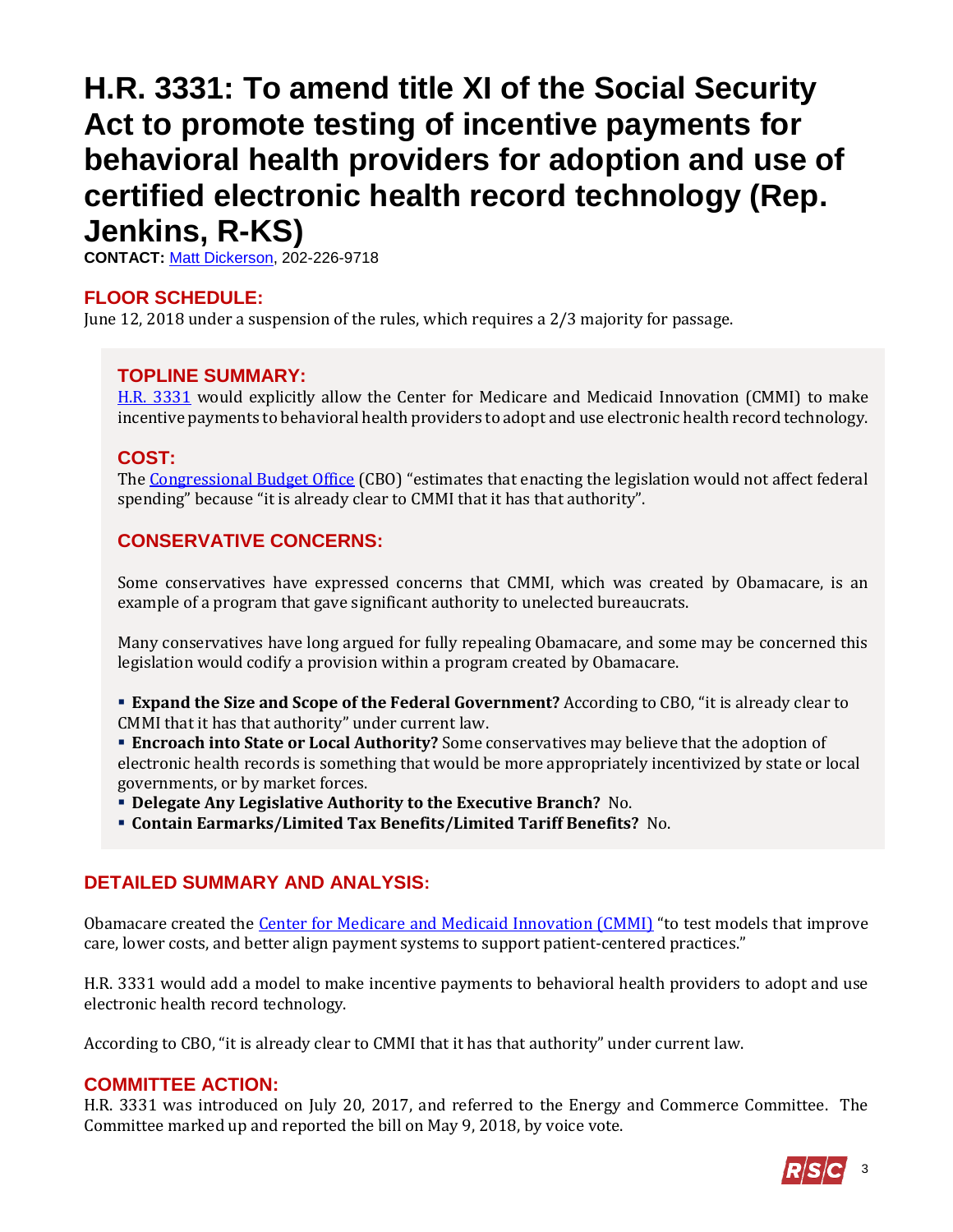## **ADMINISTRATION POSITION:**

No Statement of Administration Policy is available at this time.

## **CONSTITUTIONAL AUTHORITY:**

"Congress has the power to enact this legislation pursuant to the following: Article I, Section 8: The Congress shall have Power To lay and collect Taxes, Duties, Imposts and Excises, to pay the Debts and provide for the common Defense and general Welfare of the United States; but all Duties, Imposts and Excises shall be uniform throughout the United States. Article I, Section 9: No Money shall be drawn from the Treasury, but in Consequence of Appropriations made by Law."

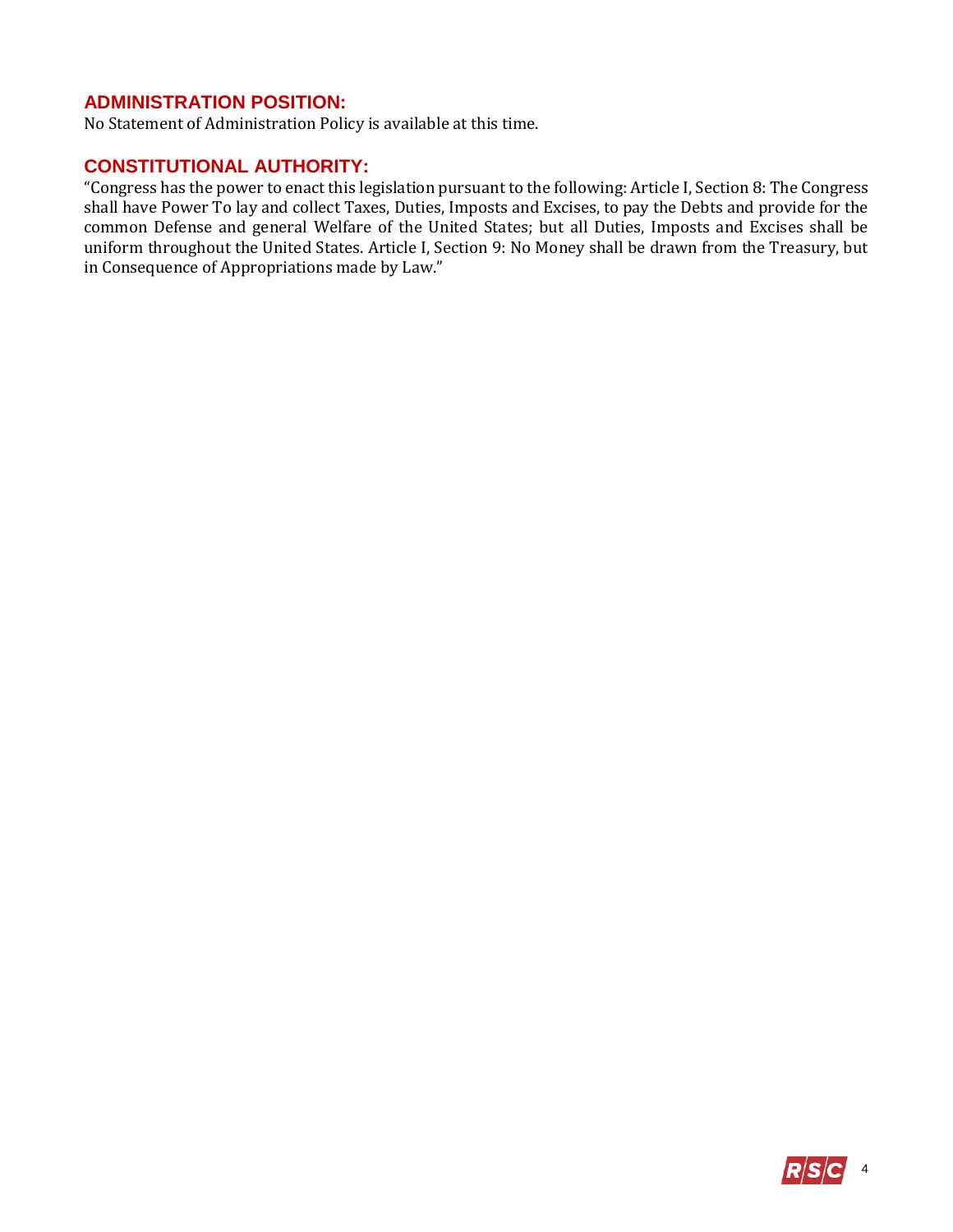# <span id="page-4-0"></span>**H.R. 4284: Indexing Narcotics, Fentanyl, and Opioids Act (INFO) Act (Rep. Latta, R-OH)**

**CONTACT:** [Matt Dickerson,](mailto:Matthew.Dickerson@mail.house.gov) 202-226-9718

## **FLOOR SCHEDULE:**

June 12, 2018 under a suspension of the rules, which requires a 2/3 majority for passage.

## **TOPLINE SUMMARY:**

[H.R. 4284](https://docs.house.gov/billsthisweek/20180611/HR4284.pdf) would require the Department of Health and Human Services to establish a public information dashboard providing data on opioid abuse. The bill would create an Interagency Substance Use Disorder Coordinating Committee.

### **COST:**

Th[e Congressional Budget Office](https://www.cbo.gov/system/files/115th-congress-2017-2018/costestimate/53949-opioid.pdf) (CBO) estimates that enacting H.R. 4284 would "increase authorization levels, but CBO has not completed estimates of amounts. All authorizations would be subject to future appropriation action."

## **CONSERVATIVE CONCERNS:**

 **Expand the Size and Scope of the Federal Government?** The bill would create a public dashboard and an Interagency Substance Use Disorder Coordinating Committee.

- **Encroach into State or Local Authority?** No.
- **Delegate Any Legislative Authority to the Executive Branch?** No.
- **Contain Earmarks/Limited Tax Benefits/Limited Tariff Benefits?** No.

## **DETAILED SUMMARY AND ANALYSIS:**

H.R. 4284 would direct the Department of Health and Human Services to create a public and easily accessible electronic dashboard linking to all of the nationwide efforts and strategies to combat the opioid crisis.

Additionally, this legislation would create an Interagency Substance Use Disorder Coordinating Committee to review and coordinate opioid use disorder and other substance use disorder research, services, and prevention activities across all relevant Federal agencies, evaluate the effectiveness of these activities, and make specific recommendations for actions that agencies can take to better coordinate the administration of services for patients with opioid use disorder and substance abuse disorder. The Committee would terminate after six years.

#### **COMMITTEE ACTION:**

H.R. 4284 was introduced on November 7, 2017, and referred to the Energy and Commerce Committee. The Committee marked up and reported the bill on May 9, 2018, by voice vote.

#### **ADMINISTRATION POSITION:**

No Statement of Administration Policy is available at this time.

#### **CONSTITUTIONAL AUTHORITY:**

"Congress has the power to enact this legislation pursuant to the following: Article I, Section 8, Clause 3: Congress shall have the Power . . . ``to regulate Commerce with foreign Nations, and among the several States, and with the Indian tribes.''"

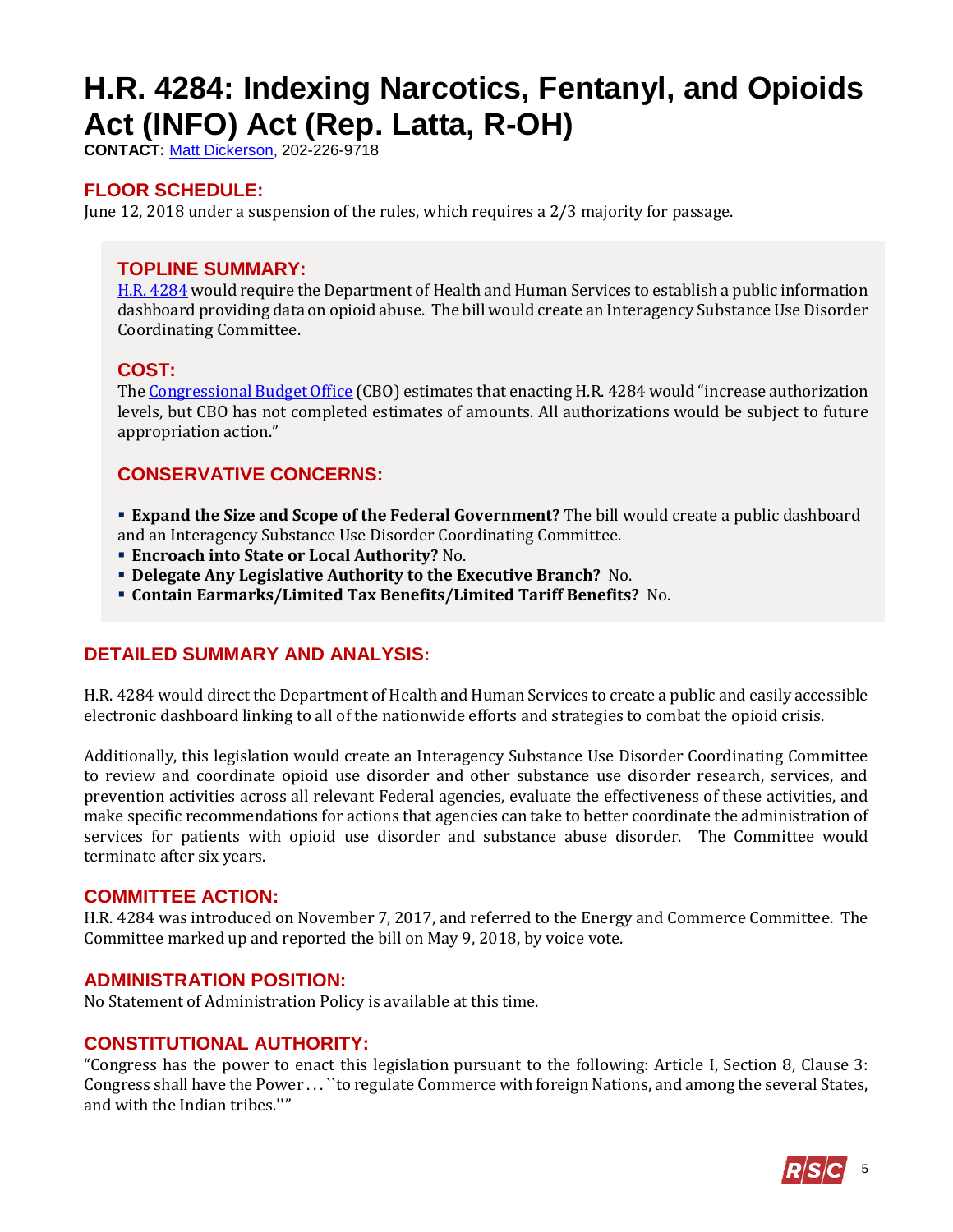# <span id="page-5-0"></span>**H.R. 4864: Ensuring Access to Quality Sober Living Act of 2018 (Rep. Chu, D-CA)**

**CONTACT:** [Matt Dickerson,](mailto:Matthew.Dickerson@mail.house.gov) 202-226-9718

## **FLOOR SCHEDULE:**

June 12, 2018 under a suspension of the rules, which requires a 2/3 majority for passage.

## **TOPLINE SUMMARY:**

[H.R. 4684](https://docs.house.gov/billsthisweek/20180611/HR4684.pdf) would require the Substance Abuse and Mental Health Services Administration (SAMHSA) to develop, publish, and disseminate best practices, including model laws, for operating recovery housing that promotes a safe environment for sustained recovery from substance use disorder (SUD).

## **COST:**

The [Congressional Budget Office](https://www.cbo.gov/system/files/115th-congress-2017-2018/costestimate/53949-opioid.pdf) (CBO) estimates that "implementing H.R. 4684 would cost \$3 million over the 2019-2023 period."

## **CONSERVATIVE CONCERNS:**

Some conservatives may be concerned the bill would authorize appropriations without offsetting reductions to authorizations.

- **Expand the Size and Scope of the Federal Government?** The bill would require SAMSHA to establish best practices.
- **Encroach into State or Local Authority?** Some conservatives may believe that establishing best practices for housing would be more appropriately handled by state and local governments, or by civil society.
- **Delegate Any Legislative Authority to the Executive Branch?** No.
- **Contain Earmarks/Limited Tax Benefits/Limited Tariff Benefits?** No.

## **DETAILED SUMMARY AND ANALYSIS:**

H.R. 4684 would require the Substance Abuse and Mental Health Services Administration (SAMHSA) to develop, publish, and disseminate best practices, including model laws, for operating recovery housing that promotes a safe environment for sustained recovery from substance use disorder (SUD).

The bill would authorize the appropriation of \$3 million over the FY 2019 – 2021 period.

#### **COMMITTEE ACTION:**

H.R. 4684 was introduced on December 19, 2017, and referred to the Energy and Commerce Committee. The Committee marked up and reported the bill on May 17, 2018, by voice vote.

#### **ADMINISTRATION POSITION:**

No Statement of Administration Policy is available at this time.

## **CONSTITUTIONAL AUTHORITY:**

"Congress has the power to enact this legislation pursuant to the following: Clause 1 of Section 8 of Article 1 of the United States Constitution."

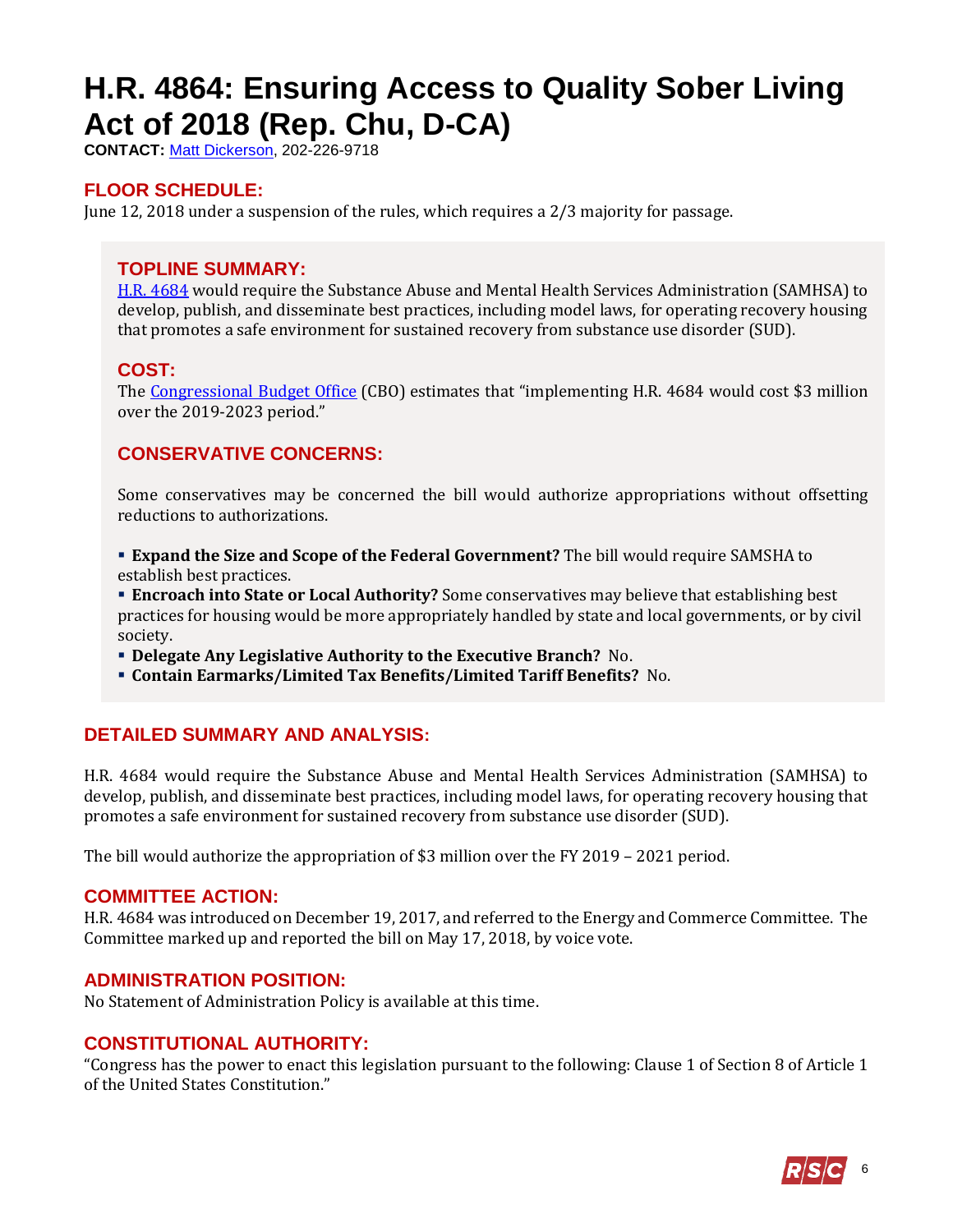# <span id="page-6-0"></span>**H.R. 5002: ACE Research Act (Rep. Dingell, D-MI)**

**CONTACT:** [Matt Dickerson,](mailto:Matthew.Dickerson@mail.house.gov) 202-226-9718

#### **FLOOR SCHEDULE:**

June 12, 2018 under a suspension of the rules, which requires a 2/3 majority for passage.

#### **TOPLINE SUMMARY:**

[H.R. 5](https://docs.house.gov/billsthisweek/20180611/HR5002.pdf)002 would provide the National Institutes of Health (NIH) with new authority to conduct "high impact cutting-edge research that fosters scientific creativity and increases fundamental biological understanding leading to the prevention, diagnosis, or treatment of diseases and disorders, or research urgently required to respond to a public health threat."

#### **COST:**

Th[e Congressional Budget Office](https://www.cbo.gov/system/files/115th-congress-2017-2018/costestimate/53949-opioid.pdf) (CBO) estimates that enacting H.R. 5002 "would increase authorization levels, but CBO has not completed estimates of amounts. All authorizations would be subject to future appropriation action."

### **CONSERVATIVE CONCERNS:**

 **Expand the Size and Scope of the Federal Government?** The bill would expand research initiatives at the NIH.

**Encroach into State or Local Authority?** Some conservatives may believe that the Constitution provides that "Congress shall have Power… To promote the Progress of Science… by securing for limited Times to… Inventors the exclusive Right to their… Discoveries." Some conservatives may also believe that the Tenth Amendment provides that "The powers not delegated to the United States by the Constitution, nor prohibited by it to the States, are reserved to the States respectively, or to the people."

- **Delegate Any Legislative Authority to the Executive Branch?** No.
- **Contain Earmarks/Limited Tax Benefits/Limited Tariff Benefits?** No.

#### **DETAILED SUMMARY AND ANALYSIS:**

H.R. 5002 would provide the National Institutes of Health (NIH) with new authority to conduct "high impact cutting-edge research that fosters scientific creativity and increases fundamental biological understanding leading to the prevention, diagnosis, or treatment of diseases and disorders, or research urgently required to respond to a public health threat."

#### **COMMITTEE ACTION:**

H.R. 5002 was introduced on February 13, 2018, and referred to the Energy and Commerce Committee. The Committee marked up and reported the bill on May 9, 2018, by voice vote.

#### **ADMINISTRATION POSITION:**

No Statement of Administration Policy is available at this time.

#### **CONSTITUTIONAL AUTHORITY:**

"Congress has the power to enact this legislation pursuant to the following: Article I Section VIII."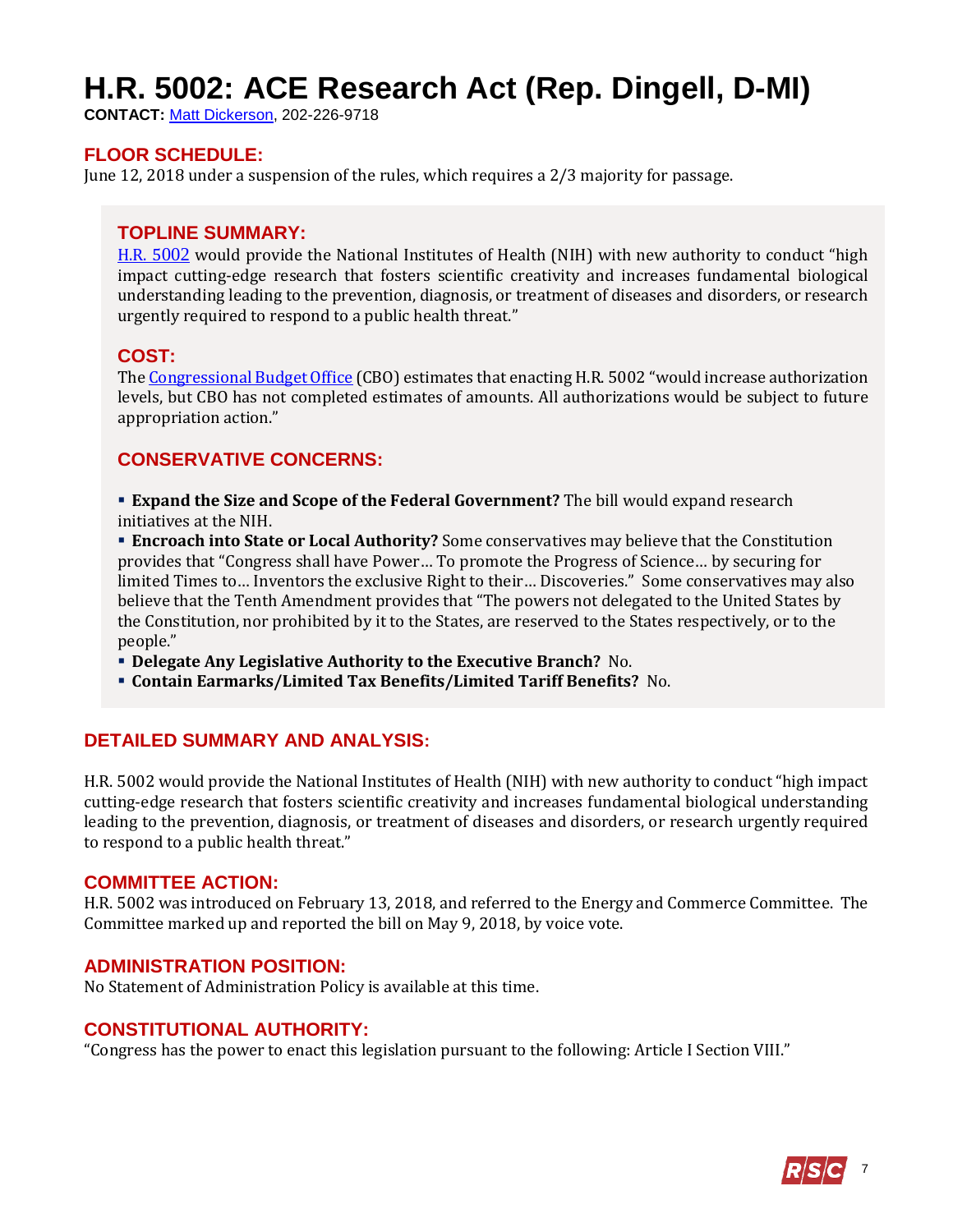## <span id="page-7-0"></span>**H.R. 5009: Jessie's Law (Rep. Walberg, R-MI)**

**CONTACT:** [Matt Dickerson,](mailto:Matthew.Dickerson@mail.house.gov) 202-226-9718

#### **FLOOR SCHEDULE:**

June 12, 2018 under a suspension of the rules, which requires a 2/3 majority for passage.

#### **TOPLINE SUMMARY:**

[H.R. 5](https://docs.house.gov/billsthisweek/20180611/HR5009.pdf)009 would require the Department of Health and Human Services (HHS) to develop and disseminate best practices regarding the display of substance use disorder history in patient records.

#### **COST:**

The [Congressional Budget Office](https://www.cbo.gov/system/files/115th-congress-2017-2018/costestimate/53949-opioid.pdf) (CBO) estimates that "implementing H.R. 5009 would have an insignificant effect on spending over the 2019-2023 period."

#### **CONSERVATIVE CONCERNS:**

 **Expand the Size and Scope of the Federal Government?** The bill would require HHS to develop best practices.

 **Encroach into State or Local Authority?** Some conservatives may believe that establishing best practices for health records would be more appropriately handled by state and local governments, or by civil society.

- **Delegate Any Legislative Authority to the Executive Branch?** No.
- **Contain Earmarks/Limited Tax Benefits/Limited Tariff Benefits?** No.

#### **DETAILED SUMMARY AND ANALYSIS:**

H.R. 5009 would require the Department of Health and Human Services (HHS) to develop and disseminate best practices regarding the prominent display of substance use disorder (SUD) history in patient records of patients who have previously provided this information to a health care provider and who request the display of the information.

The bill would also require HHS to annually develop and disseminate information to health care providers regarding permitted disclosures of information to families, caregivers, and health care providers.

#### **COMMITTEE ACTION:**

H.R. 5009 was introduced on February 13, 2018, and referred to the Energy and Commerce Committee. The Committee marked up and reported the bill on May 9, 2018, by voice vote.

#### **ADMINISTRATION POSITION:**

No Statement of Administration Policy is available at this time.

#### **CONSTITUTIONAL AUTHORITY:**

"Congress has the power to enact this legislation pursuant to the following: Article I, Section 8, Clauses 3 and 18 of the United States Constitution."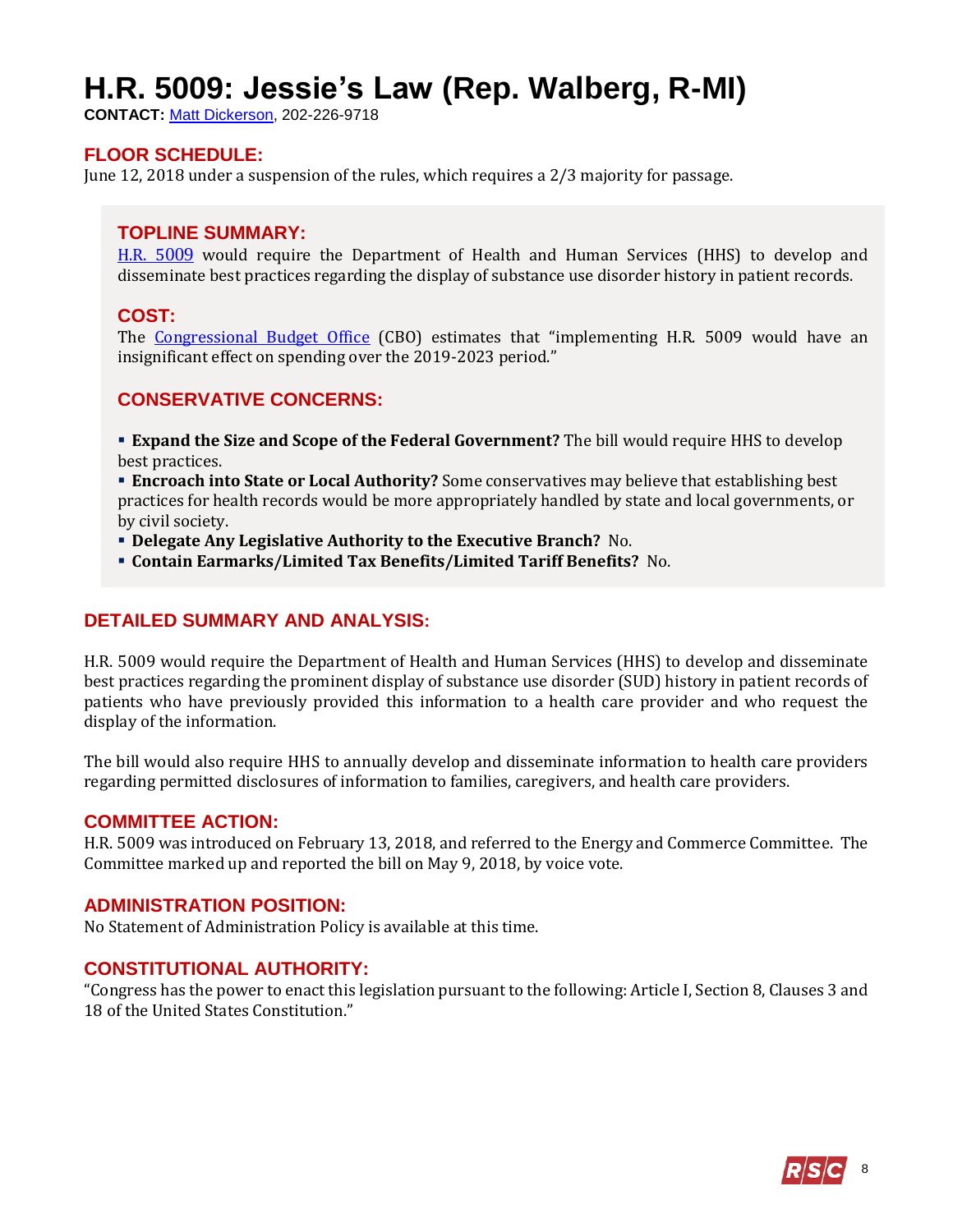## <span id="page-8-0"></span>**H.R. 5041: Safe Disposal of Unused Medication Act (Rep. Walberg, R-MI)**

**CONTACT:** [Matt Dickerson,](mailto:Matthew.Dickerson@mail.house.gov) 202-226-9718

## **FLOOR SCHEDULE:**

June 12, 2018 under a suspension of the rules, which requires a 2/3 majority for passage.

## **TOPLINE SUMMARY:**

[H.R. 5](https://docs.house.gov/billsthisweek/20180611/HR5041.pdf)041 would allow hospice employees to dispose of controlled substances without being subject to registration requirements under the Controlled Substances Act.

## **COST:**

The [Congressional Budget Office](https://www.cbo.gov/system/files/115th-congress-2017-2018/costestimate/53949-opioid.pdf) (CBO) estimates that "implementing the bill would cost less than \$500,000 over the 2019-2023 period."

## **CONSERVATIVE CONCERNS:**

- **Expand the Size and Scope of the Federal Government?** No.
- **Encroach into State or Local Authority?** No.
- **Delegate Any Legislative Authority to the Executive Branch?** No.
- **Contain Earmarks/Limited Tax Benefits/Limited Tariff Benefits?** No.

### **DETAILED SUMMARY AND ANALYSIS:**

The Controlled Substances Act requires persons who manufacture, distribute, or dispense controlled substances to register with the Department of Justice.

H.R. 5041 provide that an employee of a hospice program to handle and dispose of controlled substances for the person receiving the care without having to register with the Department of Justice.

The bill would require training for hospice employees and would require hospice programs to have written policies regarding disposal of controlled substances.

#### **COMMITTEE ACTION:**

H.R. 5041 was introduced on February 15, 2018, and referred to the Energy and Commerce Committee. The Committee marked up and reported the bill on May 9, 2018, by voice vote.

#### **ADMINISTRATION POSITION:**

No Statement of Administration Policy is available at this time.

#### **CONSTITUTIONAL AUTHORITY:**

"Congress has the power to enact this legislation pursuant to the following: Article I, Section 8, Clause I and Article I, Section 8, Clause 3 of the U.S. Constitution."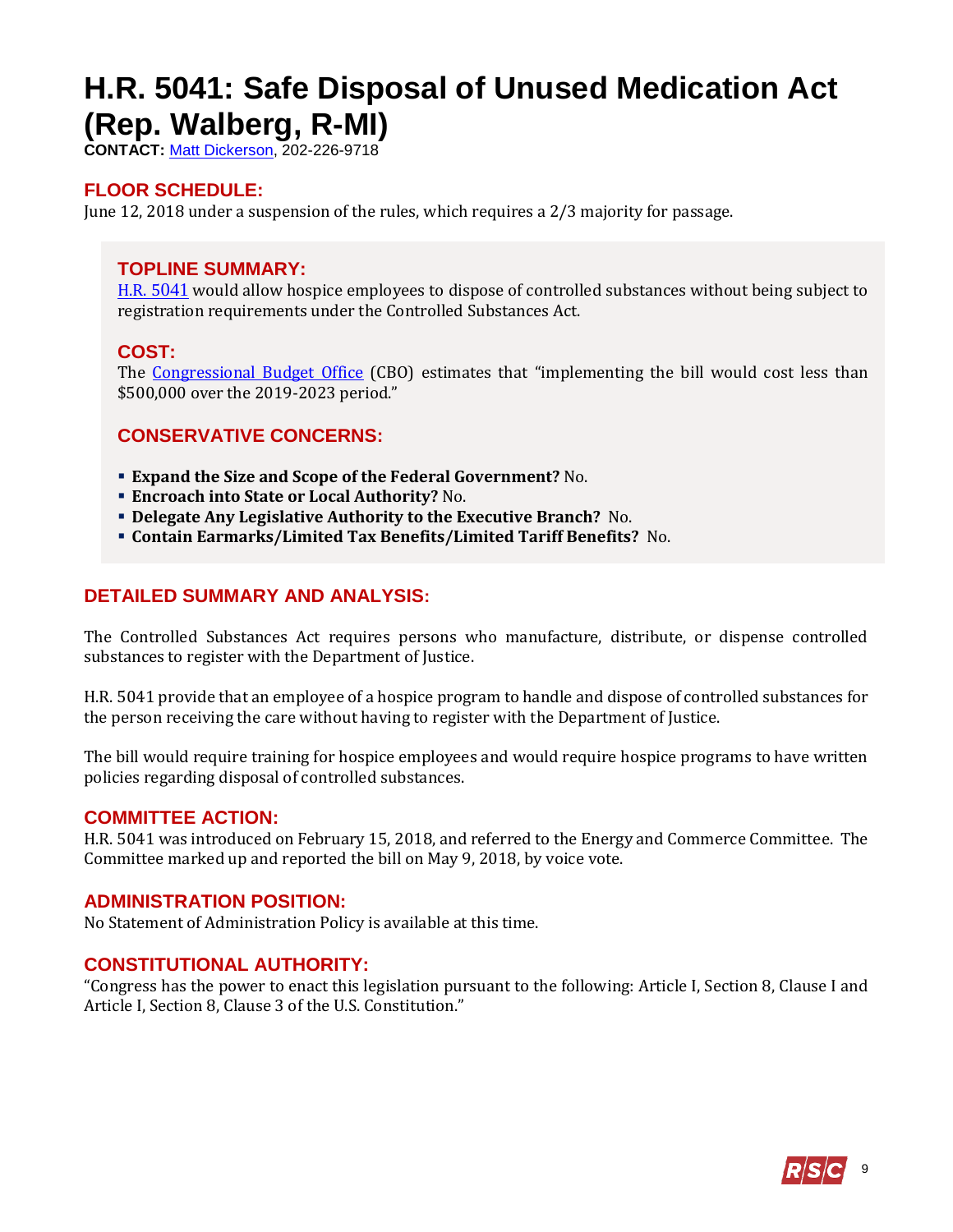# <span id="page-9-0"></span>**H.R. 5102: Substance Use Disorder Workforce Loan Repayment Act of 2018 (Rep. Clark, D-MA)**

**CONTACT:** [Matt Dickerson,](mailto:Matthew.Dickerson@mail.house.gov) 202-226-9718

## **FLOOR SCHEDULE:**

June 12, 2018 under a suspension of the rules, which requires a 2/3 majority for passage.

## **TOPLINE SUMMARY:**

[H.R. 5](https://docs.house.gov/billsthisweek/20180611/HR5102.pdf)102 would create a loan repayment program for substance use disorder treatment providers.

### **COST:**

The [Congressional Budget Office](https://www.cbo.gov/system/files/115th-congress-2017-2018/costestimate/53949-opioid.pdf) (CBO) estimates that H.R. 5102 "would authorize \$25 million per year over the 2019-2028 period... Based on historical spending patterns for similar activities, CBO estimates that implementing H.R. 5102 would cost \$100 million over the 2019-2023 period; the remaining amounts would be spent in years after 2023."

## **CONSERVATIVE CONCERNS:**

Some conservatives may be concerned that the bill would create a new program and authorize appropriations without offsetting reductions, in violation of the [Majority Leader's Cut](https://www.majorityleader.gov/protocols/)-Go for [Discretionary Authorizations Floor Protocol.](https://www.majorityleader.gov/protocols/)

Some conservatives may be concerned the bill would authorize the new program for ten years, in violation of the [Majority Leader's Sunset Requirement Floor Protoco](https://www.majorityleader.gov/protocols/)l.

**Expand the Size and Scope of the Federal Government?** Yes, the bill authorizes a new loan repayment program for substance use disorder treatment employees.

**Encroach into State or Local Authority?** Many conservatives may believe loan repayment programs would be more appropriately established by state or local governments, or by civil society and market forces.

 **Delegate Any Legislative Authority to the Executive Branch?** This legislation will allow the Secretary of HHS to establish rules to carry out this program as the Secretary determines are needed in addition to the criteria and rules in the legislation.

**Contain Earmarks/Limited Tax Benefits/Limited Tariff Benefits?** No.

## **DETAILED SUMMARY AND ANALYSIS:**

H.R. 5102 would create a loan repayment program for substance use disorder treatment providers.

Specifically, the bill would offer student loan repayment of up to \$250,000 for participants who agree to work as a substance use disorder treatment professional in areas most in need of their services. The program would be available to a wide range of direct care providers, including physicians, registered nurses, social workers, and other behavioral health professionals.

The bill would authorize the appropriation of \$25 million for each year over the FY 2019 – 2028 period.

## **COMMITTEE ACTION:**

H.R. 5102 was introduced on February 27, 2018, and referred to the Energy and Commerce Committee. The Committee marked up and reported the bill on May 9, 2018, by voice vote.

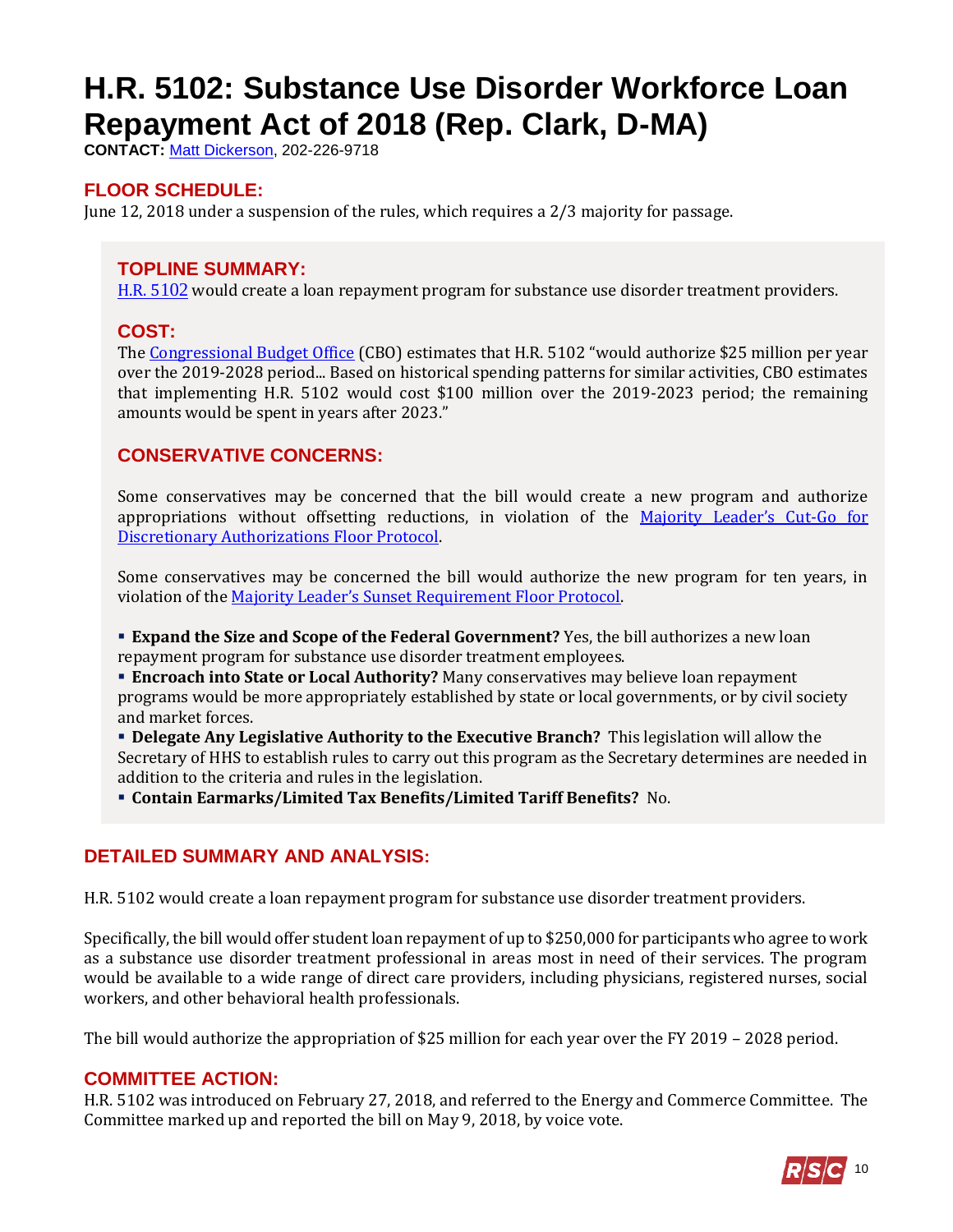## **ADMINISTRATION POSITION:**

No Statement of Administration Policy is available at this time.

## **CONSTITUTIONAL AUTHORITY:**

"Congress has the power to enact this legislation pursuant to the following: Article 1, Section 8, Clauses 1 and 18 of the United States Constitution."

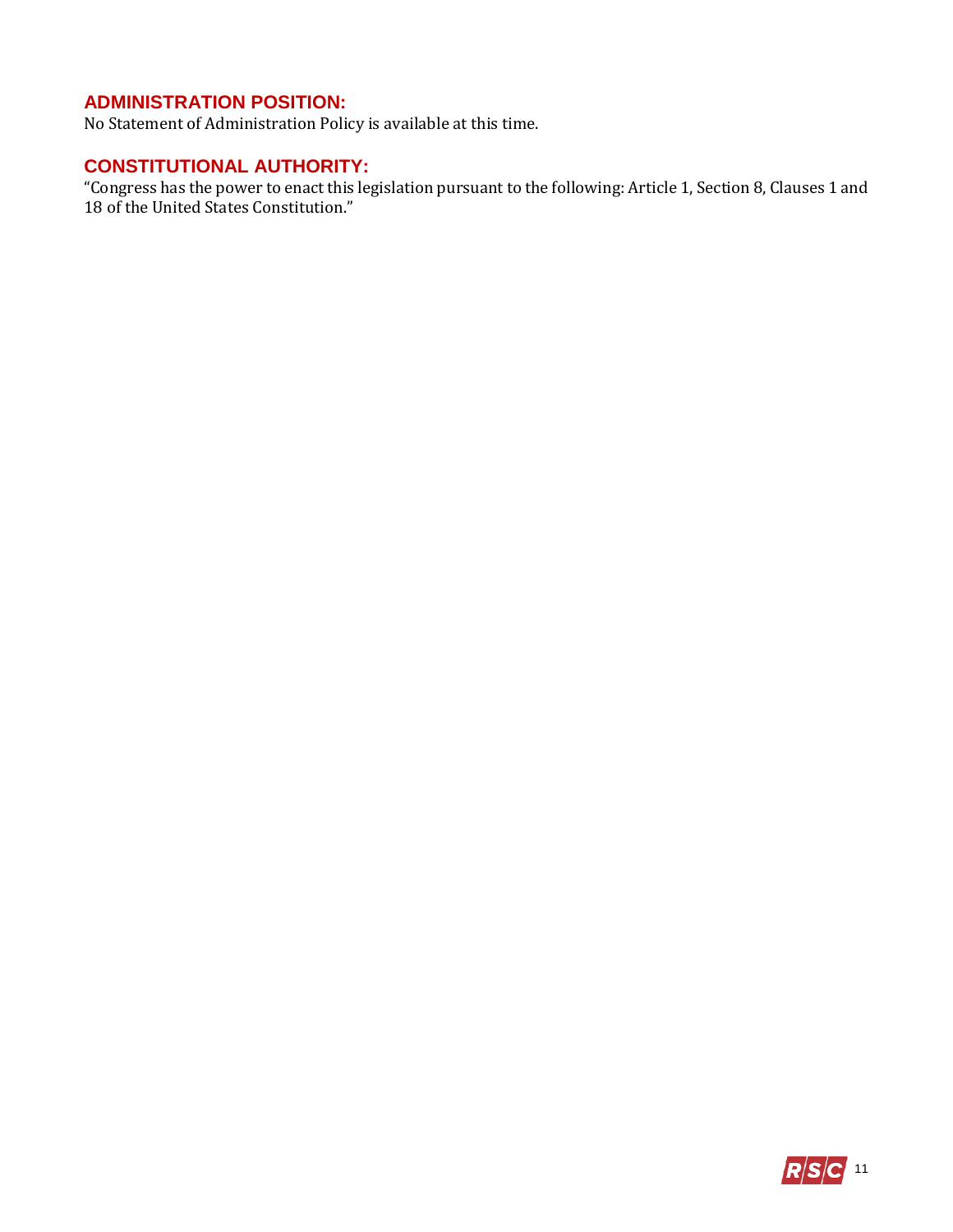# <span id="page-11-0"></span>**H.R. 5176: Preventing Overdoses While in Emergency Rooms Act (Rep. McKinley, R-WV)**

**CONTACT:** [Matt Dickerson,](mailto:Matthew.Dickerson@mail.house.gov) 202-226-9718

## **FLOOR SCHEDULE:**

June 12, 2018 under a suspension of the rules, which requires a 2/3 majority for passage.

## **TOPLINE SUMMARY:**

[H.R. 5](https://docs.house.gov/billsthisweek/20180611/HR5176.pdf)176 would require the Department of Health and Human Services (HHS) to establish a program to develop protocols for discharging patients who have presented with an opioid overdose.

## **COST:**

The [Congressional Budget Office](https://www.cbo.gov/system/files/115th-congress-2017-2018/costestimate/53949-opioid.pdf) (CBO) estimates that "implementing H.R. 5176 would cost \$50 million over the 2019-2023 period."

## **CONSERVATIVE CONCERNS:**

Some conservatives may be concerned that the bill would create a new program and authorize appropriations without offsetting reductions, in violation of the [Majority Leader's Cut](https://www.majorityleader.gov/protocols/)-Go for [Discretionary Authorizations Floor Protocol.](https://www.majorityleader.gov/protocols/)

**Expand the Size and Scope of the Federal Government?** Yes, the bill would create a new program.

 **Encroach into State or Local Authority?** Some conservatives may believe such a program would be more appropriately handled by state and local government, or civil society.

- **Delegate Any Legislative Authority to the Executive Branch?** No.
- **Contain Earmarks/Limited Tax Benefits/Limited Tariff Benefits?** No.

## **DETAILED SUMMARY AND ANALYSIS:**

H.R. 5175 would require the Department of Health and Human Services (HHS) to establish a program to develop protocols for discharging patients who have presented with an opioid overdose.

The bill would establish a grant to up to 20 health care sites to carry out the program. Grants would be used to establish polices to address the administration of overdose reversal medication and best practices for treating overdoses, and could be used to hire medical professionals, establishing models of care, and other uses.

The bill would authorize the appropriation of \$50 million for the FY 2019 – 2023 period.

#### **COMMITTEE ACTION:**

H.R. 5176 was introduced on March 6, 2018, and referred to the Energy and Commerce Committee. The Committee marked up and reported the bill on May 9, 2018, by voice vote.

## **ADMINISTRATION POSITION:**

No Statement of Administration Policy is available at this time.

## **CONSTITUTIONAL AUTHORITY:**

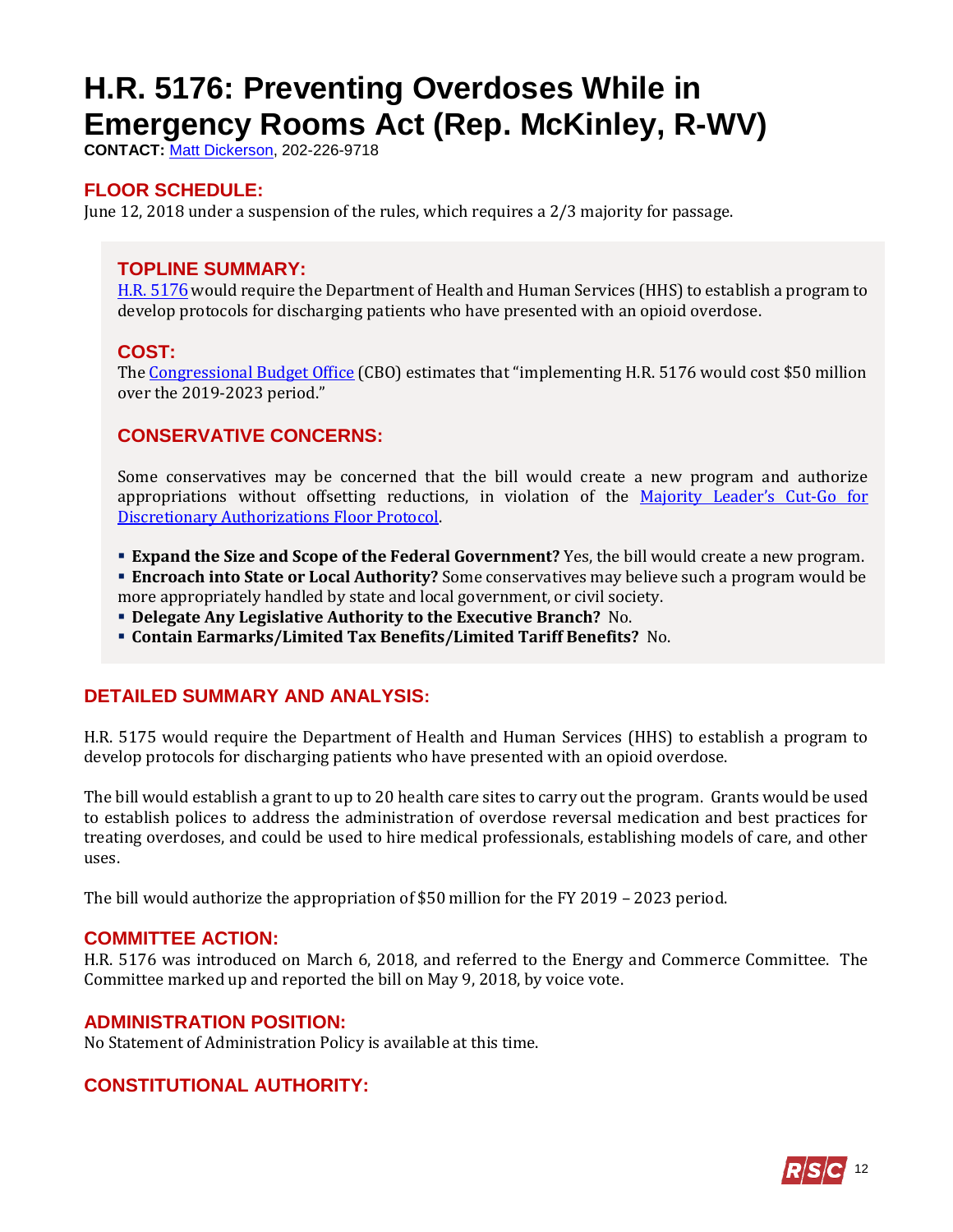"Congress has the power to enact this legislation pursuant to the following: Article I, Section 8, Clause 3: Congress shall have the Power . . . ``to regulate Commerce with foreign Nations, and among the several States, and with the Indian tribes.''"

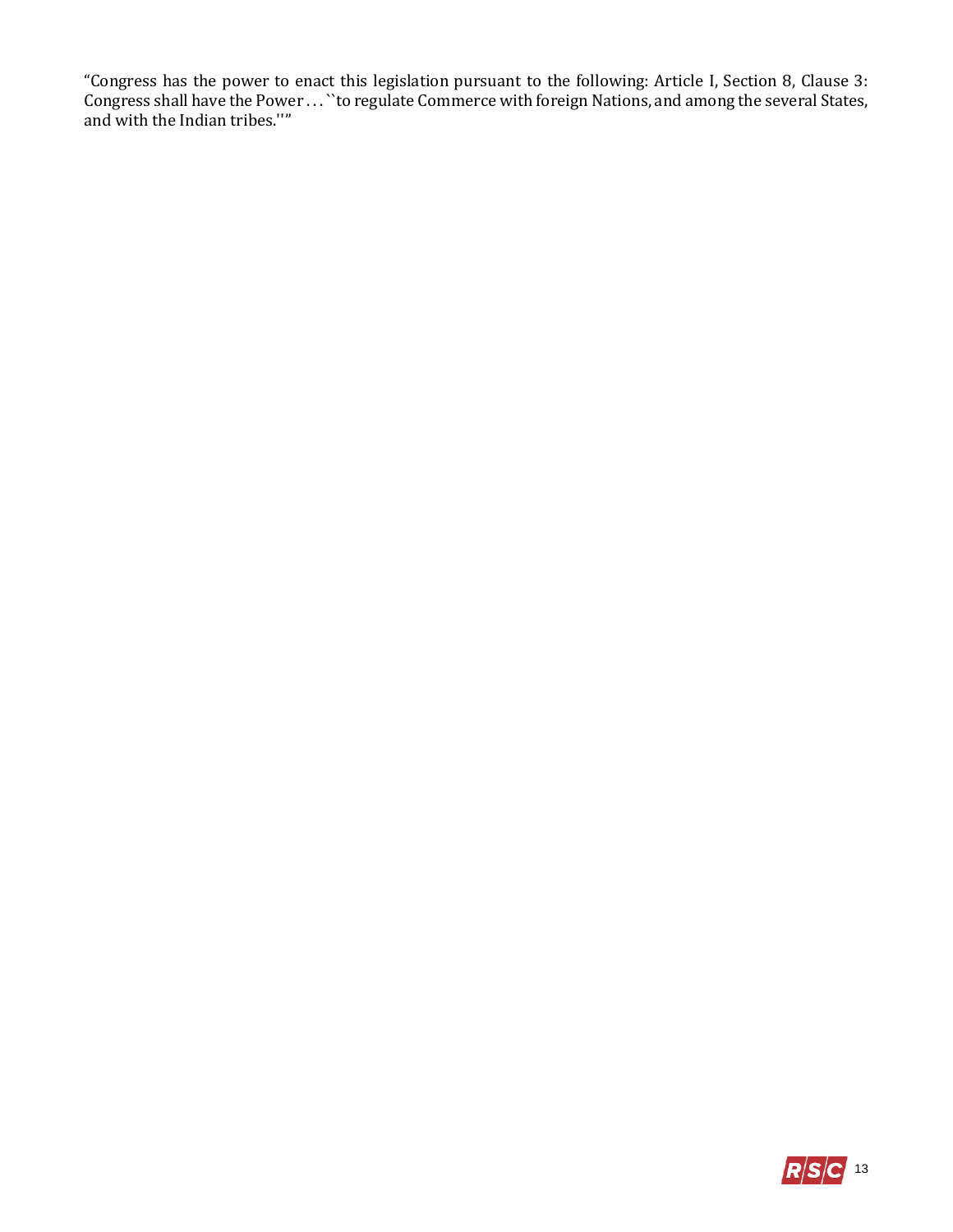# <span id="page-13-0"></span>**H.R. 5228: SCREEN Act (Rep. Pallone, D-NJ)**

**CONTACT:** [Matt Dickerson,](mailto:Matthew.Dickerson@mail.house.gov) 202-226-9718

## **FLOOR SCHEDULE:**

June 12, 2018 under a suspension of the rules, which requires a 2/3 majority for passage.

#### **TOPLINE SUMMARY:**

[H.R. 5](http://docs.house.gov/billsthisweek/20180611/HR5228.pdf)228 would allow the Food and Drug Administration (FDA) to seize a destroy certain imported drugs, withdraw applications for certain drugs, and would establish a FDA Opioid and Substance Use Epidemic Response Fund.

#### **COST:**

Th[e Congressional Budget Office](https://www.cbo.gov/system/files/115th-congress-2017-2018/costestimate/53949-opioid.pdf) (CBO) estimates that enacting H.R. 5228 "would increase authorization levels, but CBO has not completed estimates of amounts. All authorizations would be subject to future appropriation action." The bill "would have a negligible effect on revenues."

The bill would transfer \$110 million annually over the FY 2019 – 2023 period from the General Fund of the Treasury to the new FDA Opioid and Substance Use Epidemic Response Fund. The bill would authorize appropriations from the Fund.

The bill would also impose mandates on the private sector.

## **CONSERVATIVE CONCERNS:**

Some conservatives may be concerned the bill may violate the Fourth Amendment right to be secure against unreasonable searches and seizures by allowing the FDA to seize and destroy certain imported drugs.

Some conservatives may be concerned that the bill would create a new program and authorize appropriations without offsetting reductions, in violation of the [Majority Leader's Cut](https://www.majorityleader.gov/protocols/)-Go for [Discretionary Authorizations Floor Protocol.](https://www.majorityleader.gov/protocols/)

 **Expand the Size and Scope of the Federal Government?** Yes, in several ways. The bill would allow the FDA to seize and destroy certain drugs. The bill would increase the authority of the FDA to deny or withdraw approval of certain drugs. The bill would establish a new FDA Opioid and Substance Use Epidemic Response Fund.

**Encroach into State or Local Authority?** No.

 **Delegate Any Legislative Authority to the Executive Branch?** Yes, the bill would allow the FDA to increase to maximum dollar amount of drugs that may be destroyed.

**Contain Earmarks/Limited Tax Benefits/Limited Tariff Benefits?** No.

## **DETAILED SUMMARY AND ANALYSIS:**

The bill would provide authority for Food and Drug Administration (FDA) to authority destroy certain drugs imported into the United States through the mail. The bill would increase the maximum dollar amount of drugs that may be destroyed, if the FDA Commissioner determines it is in the interest of public health.

The bill would allow the FDA to order a distributer of a drug to cease distribution of the drug upon a determination that use, consumption, or exposure to the drug may present an imminent or substantial

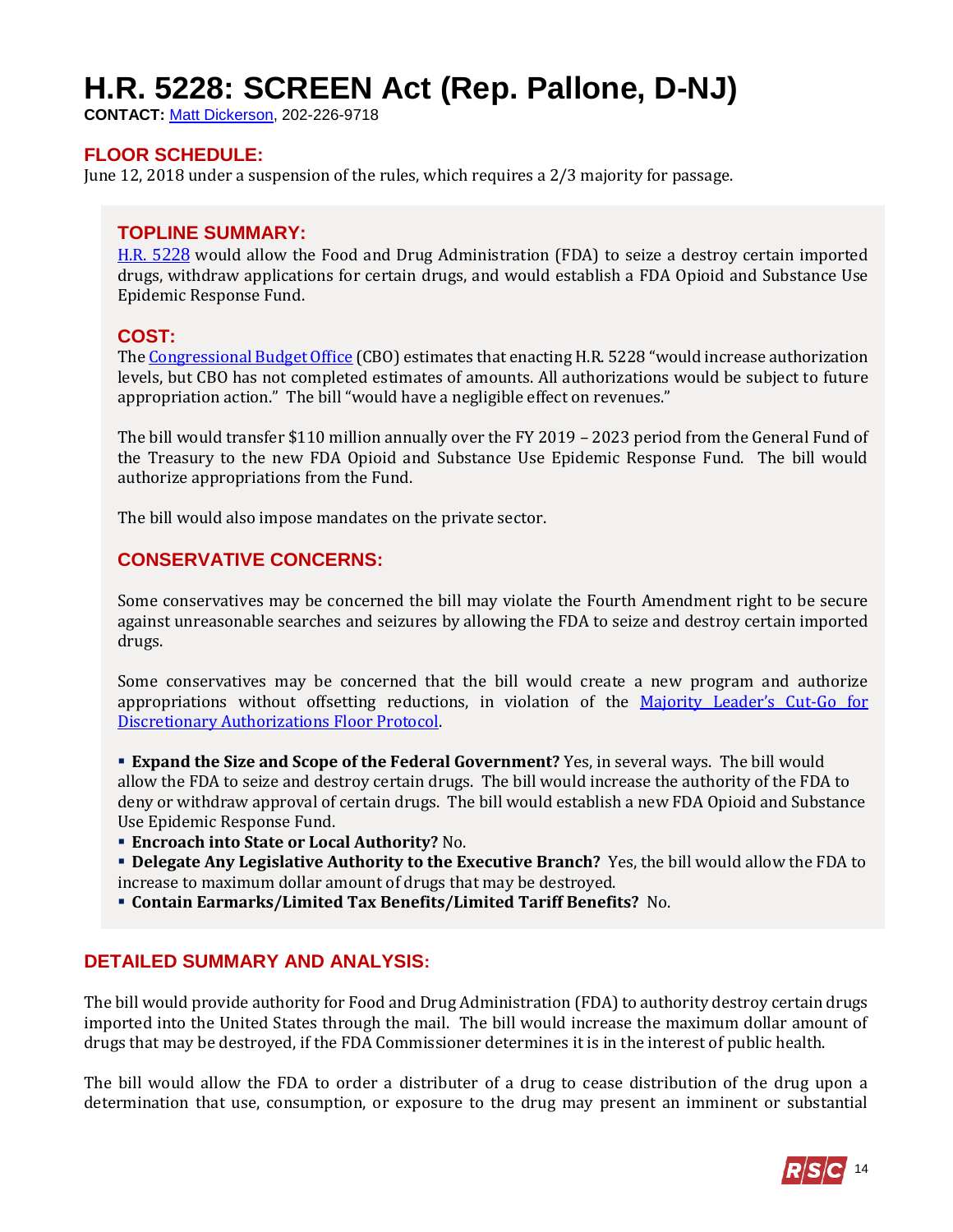hazard to the public health. The bill would provide an informal hearing within 10 days for the person subject to the order. The bill would allow the FDA to recall the drug.

The bill would allow the FDA to seize all drugs being offered for importation by a manufacturer, distributor, or importer as adulterated or misbranded, if the FDA "identifies a pattern of adulterated or misbranded drugs being offered for import from the same manufacturer, distributor, or importer."

The bill would establish a new FDA Opioid and Substance Use Epidemic Response Fund "to strengthen and facilitate the Food and Drug Administration's efforts to address the opioid and substance use epidemic." The bill would transfer \$110 million annually over the FY 2019 – 2023 period from the General Fund of the Treasury to the new Fund. The bill would authorize appropriations from the Fund as high as the annual transfer. The bill would provide that for FY 2019 – 2023, the total amount of appropriations out of the Fund shall be subtracted from the CBO estimate of discretionary Budget Authority and Outlays and the amount transferred to the Fund shall be reduced by the same amount in order to offset the budgetary effects of the appropriations for CBO scoring purposes. The bill would limit the applicability of transfer authority provided in appropriations bills to require that the funds appropriated from the Fund be limited to the uses specified by the bill.

The bill would allow the FDA to refuse an application for a new drug "if the drug is or contains a controlled substance for which a listing in any schedule is in effect under the Controlled Substances Act or that is permanently scheduled pursuant to section 201 of such Act, on the basis of information submitted to him as part of the application, or upon the basis of any other information before him with respect to such drug, the drug is unsafe for use due to the risks of abuse or misuse or there is insufficient information to show that the drug is safe for use considering such risks." The bill would allow the FDA to withdraw approval of a drug if the Secretary finds "that, in the case of a drug that is or contains a controlled substance for which a listing in any schedule is in effect under the Controlled Substances Act or that is permanently scheduled pursuant to section 201 of such Act, on the basis of new information before him with respect to such drug, evaluated together with the information available to him when the application was approved, that the drug is unsafe for use due to the risks of abuse or misuse."

#### **COMMITTEE ACTION:**

H.R. 5228 was introduced on March 8, 2018, and referred to the Energy and Commerce Committee. The Committee marked up and reported the bill on May 17, 2018, by voice vote.

#### **ADMINISTRATION POSITION:**

No Statement of Administration Policy is available at this time.

#### **CONSTITUTIONAL AUTHORITY:**

"Congress has the power to enact this legislation pursuant to the following: Article 1, Section 8, clause 3 of the U.S. Constitution. That provision gives Congress the power ``to regulate commerce with foreign nations, and among the several states, and with the Indian tribes.''"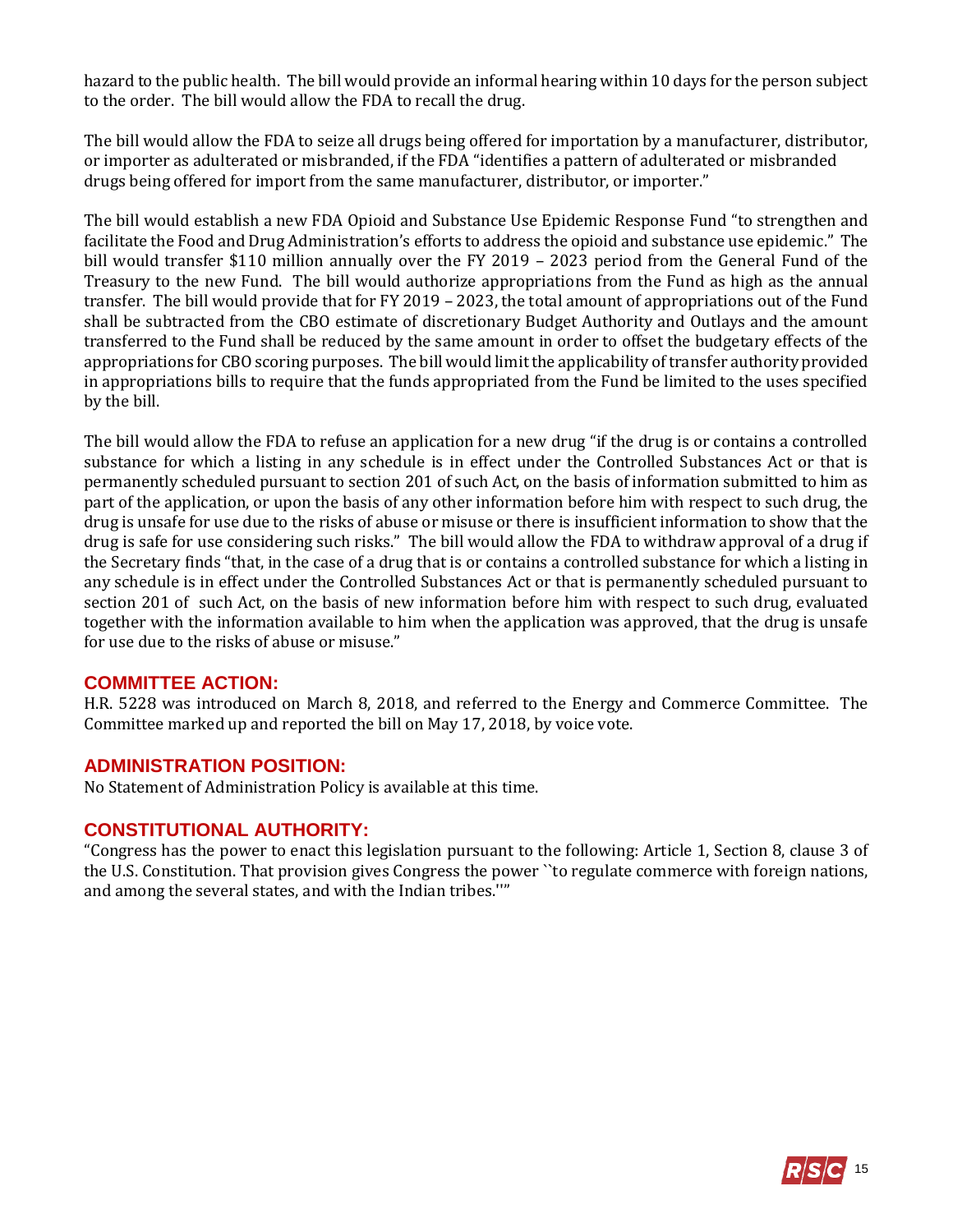## <span id="page-15-0"></span>**H.R. 5261: TEACH to Combat Addiction Act of 2018 (Rep. Johnson, R-OH)**

**CONTACT:** [Matt Dickerson,](mailto:Matthew.Dickerson@mail.house.gov) 202-226-9718

## **FLOOR SCHEDULE:**

June 12, 2018 under a suspension of the rules, which requires a 2/3 majority for passage.

## **TOPLINE SUMMARY:**

[H.R. 5261](https://docs.house.gov/billsthisweek/20180611/HR5261.pdf) would allow for the designation of Regional Centers of Excellence in Substance Use Disorder Education.

### **COST:**

The [Congressional Budget Office](https://www.cbo.gov/system/files/115th-congress-2017-2018/costestimate/53949-opioid.pdf) (CBO) estimates that "the bill would authorize \$4 million annually for grants to those programs over the 2019-2023 period. Based on historical spending patterns for similar activities, CBO estimates that implementing H.R. 5261 would cost \$16 million over the 2019-2023 period; the remaining amounts would be spent in years after 2023."

## **CONSERVATIVE CONCERNS:**

Some conservatives may be concerned that the bill would create a new program and authorize appropriations without offsetting reductions, in violation of the [Majority Leader's Cut](https://www.majorityleader.gov/protocols/)-Go for [Discretionary Authorizations Floor Protocol.](https://www.majorityleader.gov/protocols/)

- **Expand the Size and Scope of the Federal Government?** Yes, the bill would allow for the
- designation of Regional Centers of Excellence in Substance Use Disorder Education.
- **Encroach into State or Local Authority?** Some conservatives may believe such activities would be more appropriately handled by state and local governments, or civil society.
- **Delegate Any Legislative Authority to the Executive Branch?** No.
- **Contain Earmarks/Limited Tax Benefits/Limited Tariff Benefits?** No.

#### **DETAILED SUMMARY AND ANALYSIS:**

The bill would allow for the designation of Regional Centers of Excellence in Substance Use Disorder Education. Eligible entities would include health systems, medical schools, teaching hospitals, and other health profession schools.

The bill would authorize the appropriation of \$4 million for each year over the FY 2019 – 2023 period.

#### **COMMITTEE ACTION:**

H.R. 5261 was introduced on March 13, 2018, and referred to the Energy and Commerce Committee. The Committee marked up and reported the bill on May 9, 2018, by voice vote.

#### **ADMINISTRATION POSITION:**

No Statement of Administration Policy is available at this time.

## **CONSTITUTIONAL AUTHORITY:**

"Congress has the power to enact this legislation pursuant to the following: United States Constitution Article 1, Section 8, Clause 3."

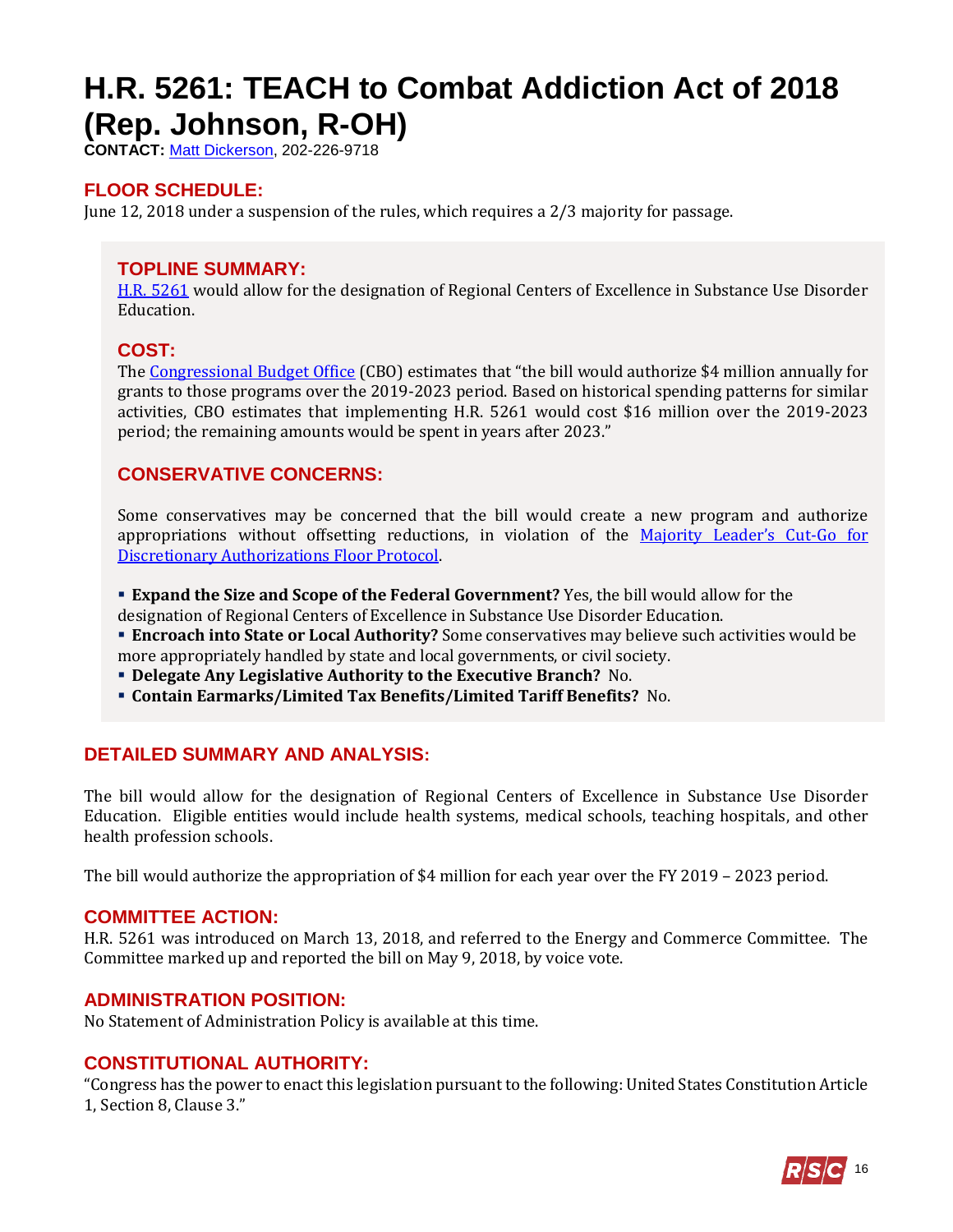## <span id="page-16-0"></span>**H.R. 5272: To ensure that programs and activities that are funded by a grant, cooperative agreement, loan, or loan guarantee from the Department of Health and Human Services, and whose purpose is to prevent or treat a mental health or substance use disorder, are evidence-based (Rep. Stivers, R-OH)**

**CONTACT:** [Matt Dickerson,](mailto:Matthew.Dickerson@mail.house.gov) 202-226-9718

#### **FLOOR SCHEDULE:**

June 12, 2018 under a suspension of the rules, which requires a 2/3 majority for passage.

#### **TOPLINE SUMMARY:**

[H.R. 5](https://docs.house.gov/billsthisweek/20180611/HR5272.pdf)272 would direct the Substance Abuse and Mental Health Services Administration (SAMHSA) to provide guidance for entities applying for substance use disorder and mental illness grants.

#### **COST:**

The [Congressional Budget Office](https://www.cbo.gov/system/files/115th-congress-2017-2018/costestimate/53949-opioid.pdf) (CBO) estimates that "enacting this bill would cost approximately \$4 million over the 2019-2023 period."

#### **CONSERVATIVE CONCERNS:**

- **Expand the Size and Scope of the Federal Government?** No.
- **Encroach into State or Local Authority?** No.
- **Delegate Any Legislative Authority to the Executive Branch?** No.
- **Contain Earmarks/Limited Tax Benefits/Limited Tariff Benefits?** No.

#### **DETAILED SUMMARY AND ANALYSIS:**

The bill would direct the Substance Abuse and Mental Health Services Administration (SAMHSA) to provide guidance for entities applying for substance use disorder and mental illness grants, including guidance to grantees on how best to articulate the rationale for a given program or activity.

#### **COMMITTEE ACTION:**

H.R. 5272 was introduced on March 14, 2018, and referred to the Energy and Commerce Committee. The Committee marked up and reported the bill on May 9, 2018, by voice vote.

#### **ADMINISTRATION POSITION:**

No Statement of Administration Policy is available at this time.

#### **CONSTITUTIONAL AUTHORITY:**

"Congress has the power to enact this legislation pursuant to the following: This bill is enacted pursuant to the power granted to Congress under Article I Section 8, Clauses 1 and 18 of the United States Constitution."

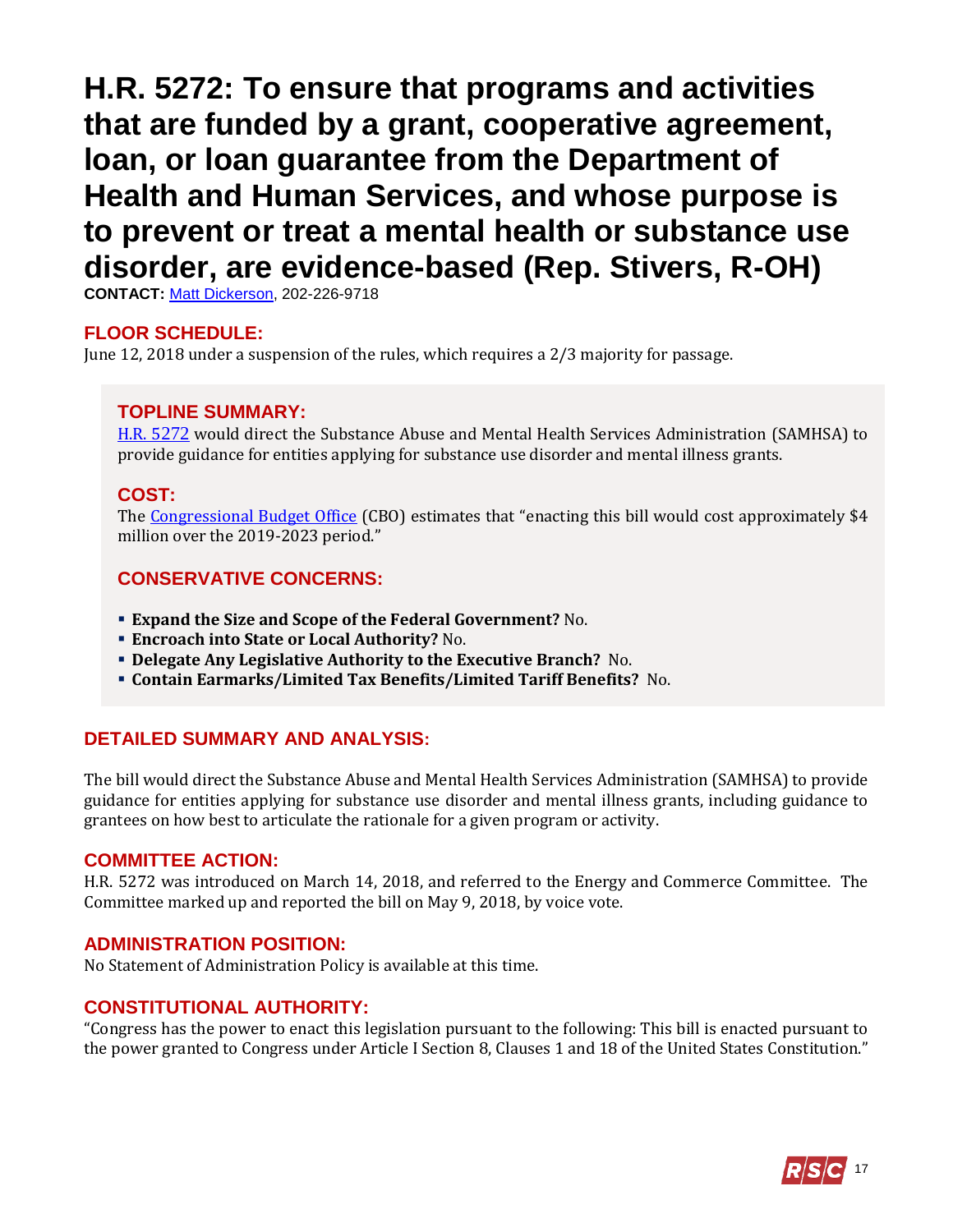# <span id="page-17-0"></span>**H.R. 5327: Comprehensive Opioid Recovery Centers Act of 2018 (Rep. Guthrie, R-KY)**

**CONTACT:** [Matt Dickerson,](mailto:Matthew.Dickerson@mail.house.gov) 202-226-9718

## **FLOOR SCHEDULE:**

June 12, 2018 under a suspension of the rules, which requires a 2/3 majority for passage.

## **TOPLINE SUMMARY:**

[H.R. 5](https://docs.house.gov/billsthisweek/20180611/HR5327.pdf)327 would establish grants for at Comprehensive Opioid Recovery Centers.

## **COST:**

The [Congressional Budget Office](https://www.cbo.gov/system/files/115th-congress-2017-2018/costestimate/53949-opioid.pdf) (CBO) estimates H.R. 5327 "would authorize \$10 million per year over the 2019-2023... Based on historical spending patterns for similar activities, CBO estimates that implementing H.R. 5327 would cost \$41 million over the 2019-2023 period; the remaining amounts would be spent in years after 2023."

## **CONSERVATIVE CONCERNS:**

Some conservatives may be concerned that the bill would create a new program and authorize appropriations without offsetting reductions, in violation of the [Majority Leader's Cut](https://www.majorityleader.gov/protocols/)-Go for [Discretionary Authorizations Floor Protocol.](https://www.majorityleader.gov/protocols/)

**Expand the Size and Scope of the Federal Government?** Yes, the bill would establish a new grant program.

 **Encroach into State or Local Authority?** Some conservatives may believe such activities would be more appropriately handled by state and local governments, or by civil society.

**Delegate Any Legislative Authority to the Executive Branch?** No.

**Contain Earmarks/Limited Tax Benefits/Limited Tariff Benefits?** No.

## **DETAILED SUMMARY AND ANALYSIS:**

H.R. 5327 would establish grants for at least ten Comprehensive Opioid Recovery Centers (CORCs) that would serve as models for comprehensive treatment and recovery. CORCs would utilize the full range of FDAapproved medications and evidence-based treatments, have strong linkages with the community, generate meaningful outcomes data, and dramatically improve the opportunities for individuals to establish and maintain long-term recovery as productive members of society.

The bill would authorize the appropriation of \$10 million each year over the FY 2019 – 2023 period.

#### **COMMITTEE ACTION:**

H.R. 5327 was introduced on March 19, 2018, and referred to the Energy and Commerce Committee. The Committee marked up and reported the bill on May 9, 2018, by voice vote.

#### **ADMINISTRATION POSITION:**

No Statement of Administration Policy is available at this time.

## **CONSTITUTIONAL AUTHORITY:**

"Congress has the power to enact this legislation pursuant to the following: Article 1, Section 8."

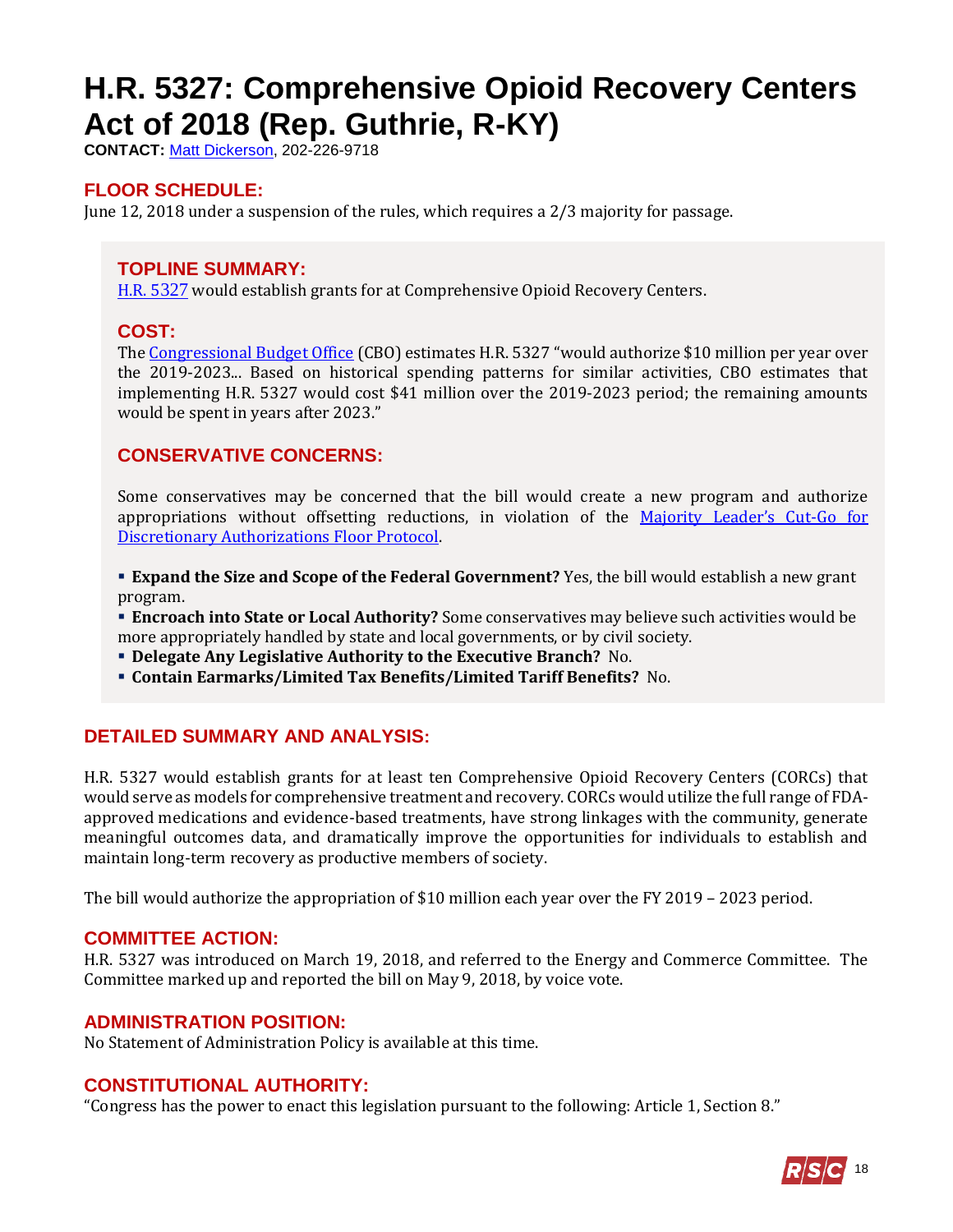# <span id="page-18-0"></span>**H.R. 5329: Poison Center Network Enhancement Act of 2018 (Rep. Brooks, R-IN)**

**CONTACT:** [Matt Dickerson,](mailto:Matthew.Dickerson@mail.house.gov) 202-226-9718

## **FLOOR SCHEDULE:**

June 12, 2018 under a suspension of the rules, which requires a 2/3 majority for passage.

## **TOPLINE SUMMARY:**

[H.R. 5](https://docs.house.gov/billsthisweek/20180611/HR5329.pdf)329 would reauthorize the national network of Poison Control Centers.

### **COST:**

The [Congressional Budget Office](https://www.cbo.gov/system/files/115th-congress-2017-2018/costestimate/53949-opioid.pdf) (CBO) estimates that H.R. 5329 would "authorize a total of about \$30 million per year over the 2019-2023 period. Based on historical spending patterns for similar activities, CBO estimates that implementing H.R. 5329 would cost \$125 million over the 2019-2023 period; the remaining amounts would be spent in years after 2023."

## **CONSERVATIVE CONCERNS:**

- **Expand the Size and Scope of the Federal Government?** No.
- **Encroach into State or Local Authority?** Some conservatives may believe these activities would be more appropriately handled by state and local governments, or by civil society.
- **Delegate Any Legislative Authority to the Executive Branch?** No.
- **Contain Earmarks/Limited Tax Benefits/Limited Tariff Benefits?** No.

## **DETAILED SUMMARY AND ANALYSIS:**

H.R. 5329 would reauthorize the national network of Poison Control Centers, which offer free, confidential, and expert medical advice 24 hours a day, seven days a week. Often times these programs serve as the primary resource for poisoning information and help reduce Emergency Room visits through in-home treatment.

The bill would reauthorize a public awareness campaign regarding poison control centers.

The bill would reauthorize the Poison Control Center Grant Program.

The bill would authorize a total of \$30.1 million annually over the FY 2019 – 2023 period for these activities.

#### **COMMITTEE ACTION:**

H.R. 5329 was introduced on March 19, 2018, and referred to the Energy and Commerce Committee. The Committee marked up and reported the bill on May 17, 2018, by voice vote.

#### **ADMINISTRATION POSITION:**

No Statement of Administration Policy is available at this time.

## **CONSTITUTIONAL AUTHORITY:**

"Congress has the power to enact this legislation pursuant to the following: Article I, Section 8, Clause 3 of the United States Constitution."

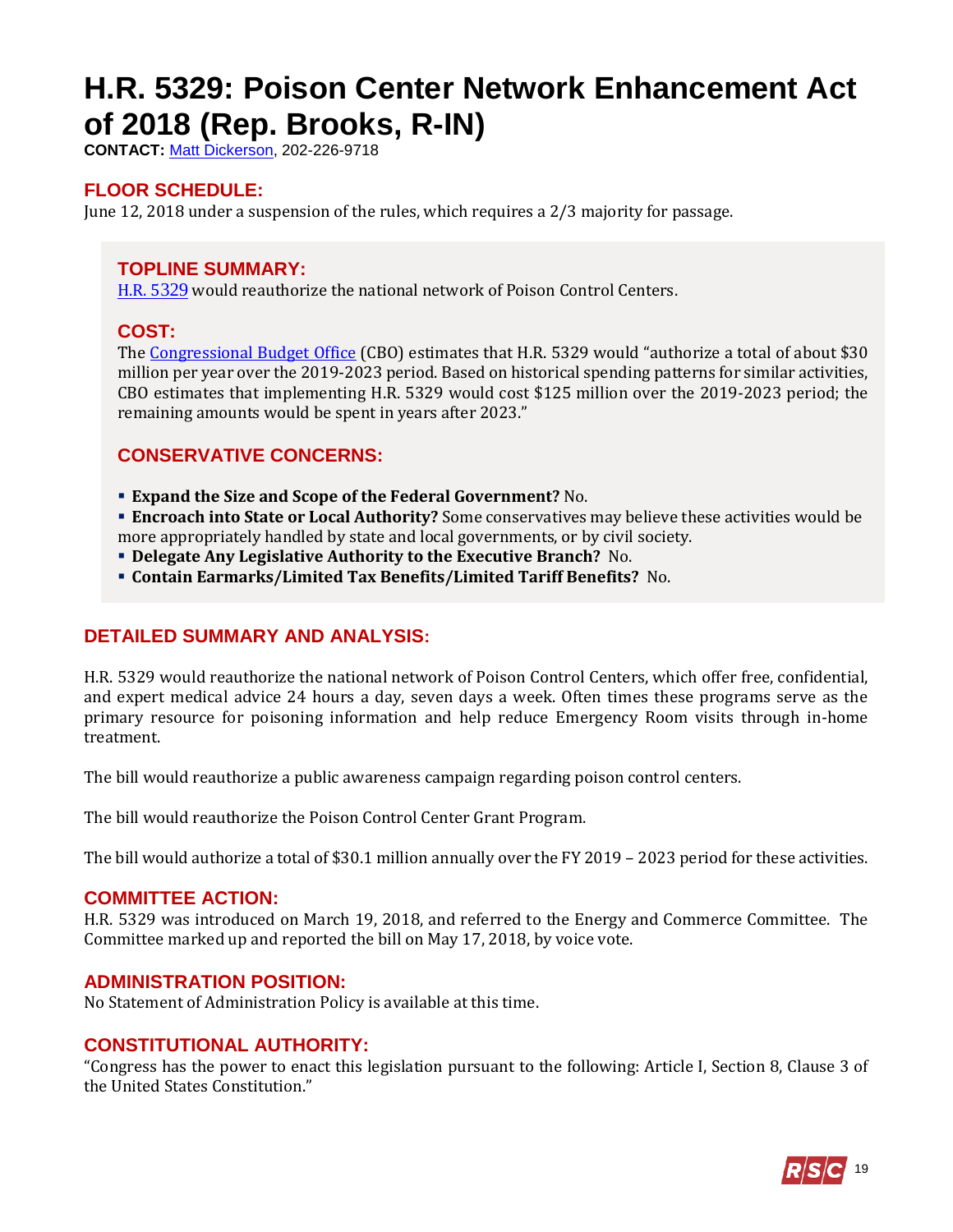# <span id="page-19-0"></span>**H.R. 5353: Eliminating Opioid Related Infectious Diseases Act of 2018 (Rep. Lance, R-NJ)**

**CONTACT:** [Matt Dickerson,](mailto:Matthew.Dickerson@mail.house.gov) 202-226-9718

## **FLOOR SCHEDULE:**

June 12, 2018 under a suspension of the rules, which requires a 2/3 majority for passage.

## **TOPLINE SUMMARY:**

[H.R. 5353](https://docs.house.gov/billsthisweek/20180611/HR5353.pdf) would reauthorize the Centers for Disease Control and Prevention (CDC) to undertake an injection drug use-associated infection elimination initiative.

## **COST:**

The [Congressional Budget Office](https://www.cbo.gov/system/files/115th-congress-2017-2018/costestimate/53949-opioid.pdf) (CBO) estimates that H.R. 5353 "would authorize \$40 million per year over the 2019-2023 period for that purpose. Based on historical spending patterns for similar activities, CBO estimates that implementing H.R. 5353 would cost \$166 million over the 2019-2023 period; the remaining amounts would be spent in years after 2023."

## **CONSERVATIVE CONCERNS:**

 **Expand the Size and Scope of the Federal Government?** This legislation would reauthorize and expand a program of surveillance and education, carried out by the Centers for Disease Control and Prevention, regarding infections associated with injection drug use.

 **Encroach into State or Local Authority?** Some conservatives may believe these activities would be more appropriately handled by state and local governments, or by civil society.

- **Delegate Any Legislative Authority to the Executive Branch?** No.
- **Contain Earmarks/Limited Tax Benefits/Limited Tariff Benefits?** No.

## **DETAILED SUMMARY AND ANALYSIS:**

H.R. 5353 would reauthorize and expand a program to provide grants to public and nonprofit entities to:

- Cooperate with the States and Indian tribes in implementing or maintaining a surveillance system to determine the incidence of infections commonly associated with illicit drug use, including infections commonly associated with injection drug use
- Identify, counsel, and offer testing to individuals who are at risk of infections as a result of injection drug use, receiving blood transfusions prior to July 1992, or other risk factors.
- Provide appropriate referrals for counseling, testing, and medical treatment of at risk individuals
- Develop and disseminate public information and education programs for the detection and control of infections
- Improve the education, training, and skills of health professionals in the detection and control of infections and the coordination of treatment of addiction and infectious diseases

The bill would allow the Centers for Disease Control and Prevention (CDC) to carry out programs, including by grants, to provide for improvements to clinical-laboratory procedures.

The bill would authorize the appropriation of \$40 million in each fiscal year over the FY 2019 – 2023 period.

#### **COMMITTEE ACTION:**

H.R. 5353 was introduced on March 20, 2018, and referred to the Energy and Commerce Committee. The Committee marked up and reported the bill on May 9, 2018, by voice vote.

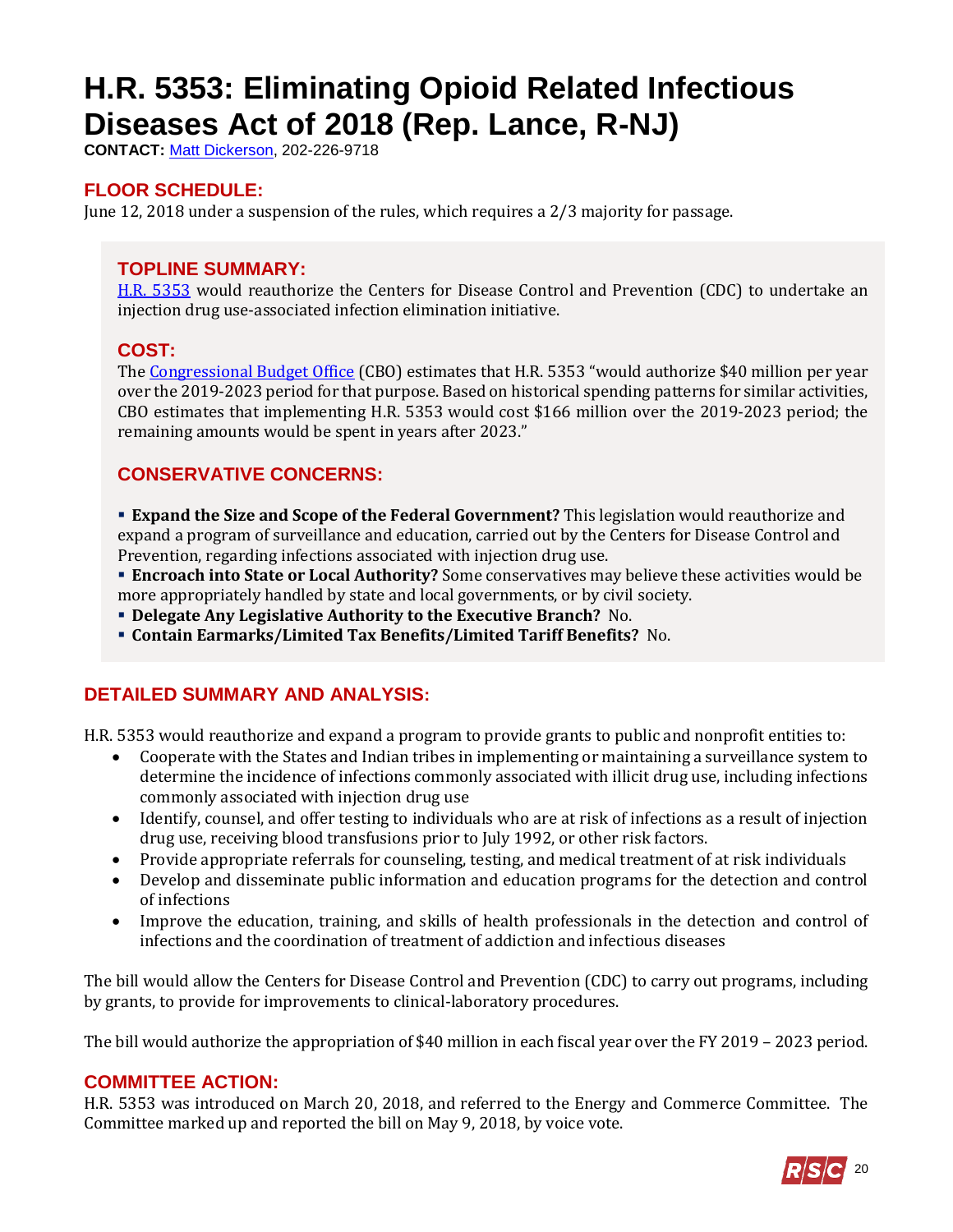## **ADMINISTRATION POSITION:**

No Statement of Administration Policy is available at this time.

## **CONSTITUTIONAL AUTHORITY:**

"Congress has the power to enact this legislation pursuant to the following: Article 1, Section 8 of the Constitution of the United States provides that the Congress shall have power to lay and collect taxes, duties, imposts and excises, to pay the debts and provide for the common defence and general welfare of the United States; Article 1, Section 8, of the Constitution of the United States provides Congress the authority to make all laws which shall be necessary and proper for carrying into execution the foregoing powers, and all other powers vested by this Constitution in the government of the United States, or in any department or officer thereof."

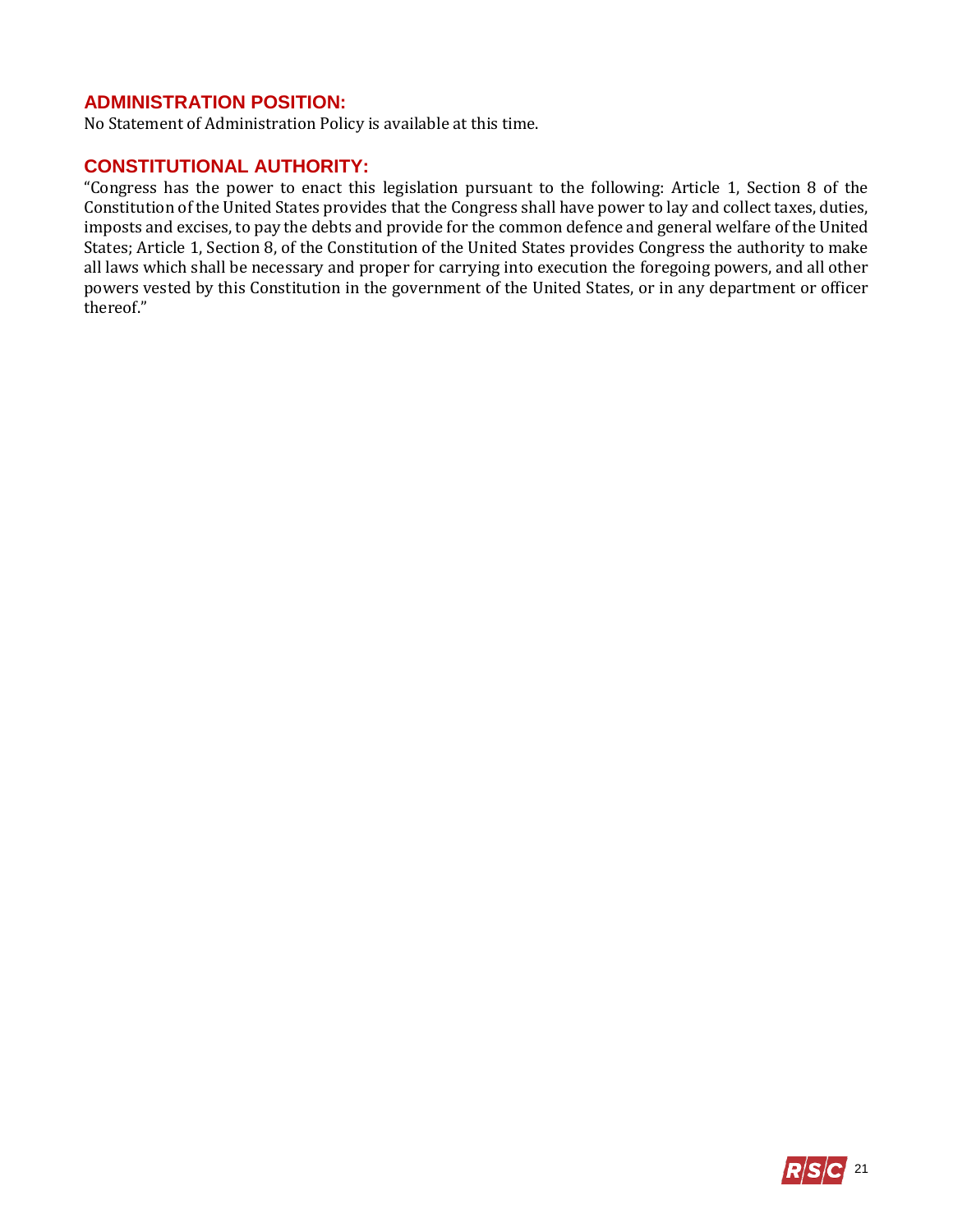# <span id="page-21-0"></span>**H.R. 5473: Better Pain Management Through Better Data Act of 2018 (Rep. Comstock, R-VA)**

**CONTACT:** [Matt Dickerson,](mailto:Matthew.Dickerson@mail.house.gov) 202-226-9718

## **FLOOR SCHEDULE:**

June 12, 2018 under a suspension of the rules, which requires a 2/3 majority for passage.

## **TOPLINE SUMMARY:**

[H.R. 5](http://docs.house.gov/billsthisweek/20180611/HR5473.pdf)473 would require the Food and Drug Administration (FDA) to issue guidance to address alternative methods for data collection on the use of drugs to enable the reduction, replacement, or avoidance of opioids.

## **COST:**

The [Congressional Budget Office](https://www.cbo.gov/system/files/115th-congress-2017-2018/costestimate/53949-opioid.pdf) (CBO) estimates that "implementing H.R. 5473 would cost about \$1 million over the 2019-2023 period."

## **CONSERVATIVE CONCERNS:**

- **Expand the Size and Scope of the Federal Government?** No.
- **Encroach into State or Local Authority?** No.
- **Delegate Any Legislative Authority to the Executive Branch?** Yes, the bill would require the FDA to issue guidance.
- **Contain Earmarks/Limited Tax Benefits/Limited Tariff Benefits?** No.

## **DETAILED SUMMARY AND ANALYSIS:**

H.R. 5473 would require the Food and Drug Administration (FDA) to conduct a public meeting and issue one or more guidances to address alternative methods for data collection on opioid sparing, alternative methods for inclusion of such data in product labeling; and investigations other than clinical trials, including partially controlled studies and objective trials without matched controls such as historically controlled analyses, open-label studies, and meta-analyses, on opioid sparing for inclusion in product labeling.

The terms ''opioid sparing'' refer to the use of drugs or devices that reduce pain while enabling the reduction, replacement, or avoidance of oral opioids.

#### **COMMITTEE ACTION:**

H.R. 5473 was introduced on April 11, 2018, and referred to the Energy and Commerce Committee. The Committee marked up and reported the bill on May 9, 2018, by voice vote.

#### **ADMINISTRATION POSITION:**

No Statement of Administration Policy is available at this time.

## **CONSTITUTIONAL AUTHORITY:**

"Congress has the power to enact this legislation pursuant to the following: Article I, Section 8, Clause 3."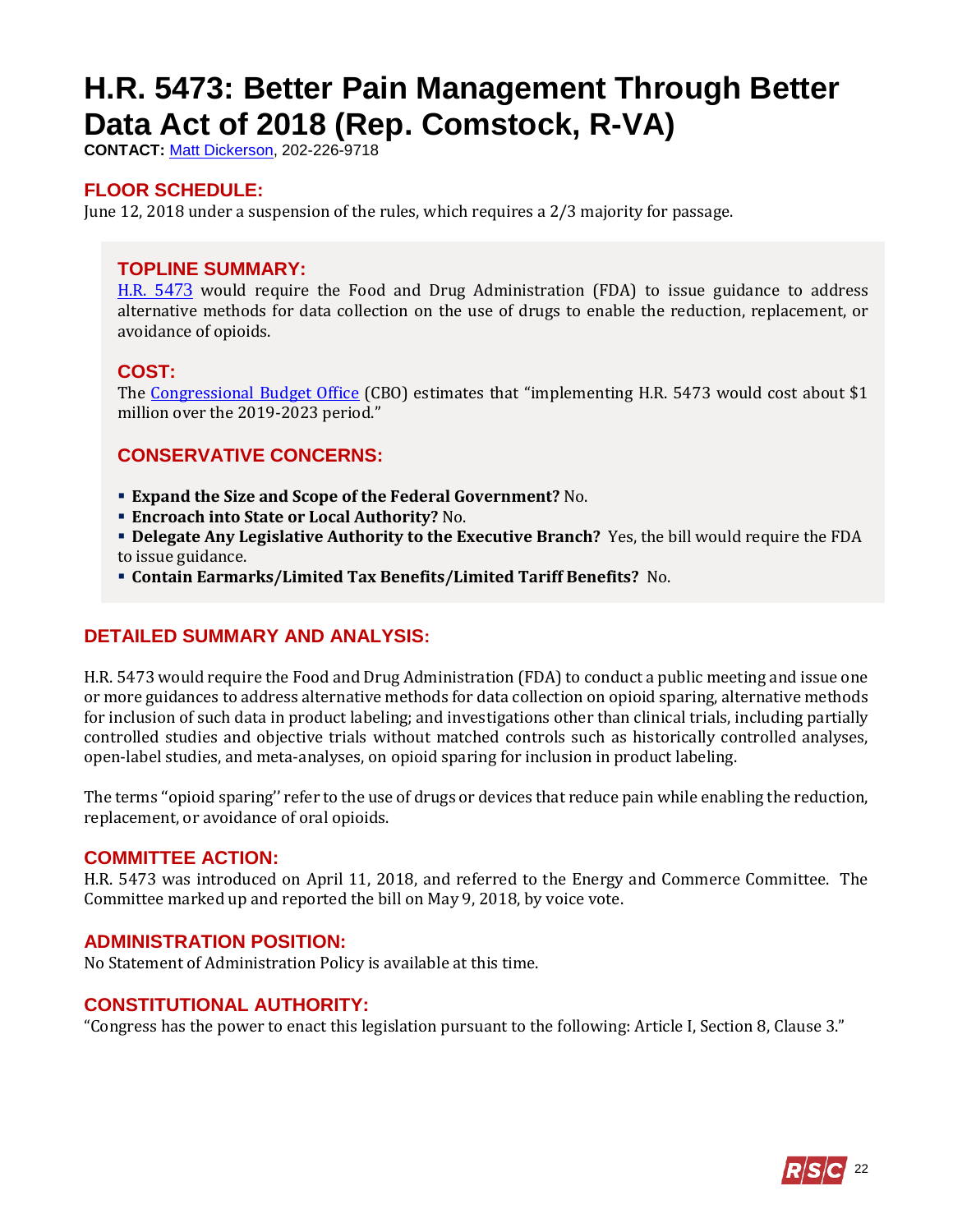## <span id="page-22-0"></span>**H.R. 5483: Special Registration for Telemedicine Clarification Act of 2018 (Rep. Carter, R-GA)**

**CONTACT:** [Matt Dickerson,](mailto:Matthew.Dickerson@mail.house.gov) 202-226-9718

## **FLOOR SCHEDULE:**

June 12, 2018 under a suspension of the rules, which requires a 2/3 majority for passage.

### **TOPLINE SUMMARY:**

[H.R. 5](http://docs.house.gov/billsthisweek/20180611/HR5483.pdf)483 would require interim final regulations regarding special registration of health care providers to prescribe controlled substances by telemedicine to be promulgated within one year.

### **COST:**

The [Congressional Budget Office](https://www.cbo.gov/system/files/115th-congress-2017-2018/costestimate/53949-opioid.pdf) (CBO) estimates that "implementing the bill would cost less than \$500,000 over the 2019-2023 period."

### **CONSERVATIVE CONCERNS:**

- **Expand the Size and Scope of the Federal Government?** No.
- **Encroach into State or Local Authority?** No.
- **Delegate Any Legislative Authority to the Executive Branch?** The bill would require the issuance of regulations.
- **Contain Earmarks/Limited Tax Benefits/Limited Tariff Benefits?** No.

## **DETAILED SUMMARY AND ANALYSIS:**

Current law permits the Attorney General to issue a special registration to health care providers to prescribe controlled substances via telemedicine in legitimate emergency situations, such as a lack of access to an inperson specialist. The waiver process has never been implemented through regulation.

H.R. 5483 would require interim final regulations to be promulgated within one year after enactment of the bill.

#### **COMMITTEE ACTION:**

H.R. 5483 was introduced on April 12, 2018, and referred to the Energy and Commerce Committee. The Committee marked up and reported the bill on May 9, 2018, by voice vote.

#### **ADMINISTRATION POSITION:**

No Statement of Administration Policy is available at this time.

#### **CONSTITUTIONAL AUTHORITY:**

"Congress has the power to enact this legislation pursuant to the following: This bill is enacted pursuant to the power granted to Congress Under Article I, Section 8 of the United States Constitution."

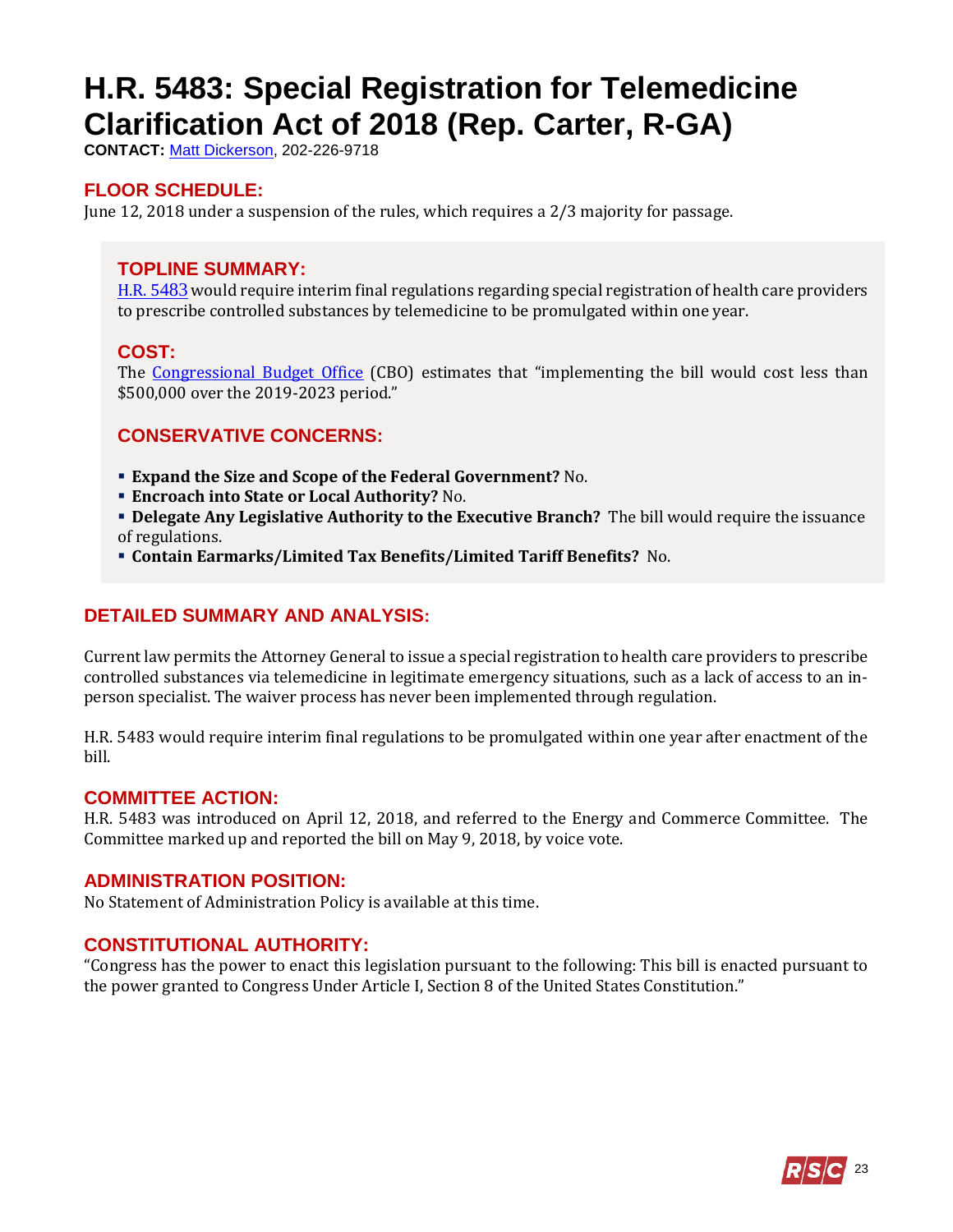## <span id="page-23-0"></span>**H.R. 5582: Abuse Deterrent Access Act of 2018 (Rep. Carter, R-GA)**

**CONTACT:** [Matt Dickerson,](mailto:Matthew.Dickerson@mail.house.gov) 202-226-9718

## **FLOOR SCHEDULE:**

June 12, 2018 under a suspension of the rules, which requires a 2/3 majority for passage.

#### **TOPLINE SUMMARY:**

[H.R. 5](http://docs.house.gov/billsthisweek/20180611/HR5582.pdf)582 would require a report from the Secretary of Health and Human Services (HHS) regarding the adequacy of access to abuse-deterrent opioid formulations for individuals with chronic pain for Medicare patients.

#### **COST:**

Th[e Congressional Budget Office](https://www.cbo.gov/system/files/115th-congress-2017-2018/costestimate/53949-opioid.pdf) (CBO) estimates that "implementing the legislation would cost less than \$500,000 over the 2019-2023 period."

#### **CONSERVATIVE CONCERNS:**

- **Expand the Size and Scope of the Federal Government?** No.
- **Encroach into State or Local Authority?** No.
- **Delegate Any Legislative Authority to the Executive Branch?** No.
- **Contain Earmarks/Limited Tax Benefits/Limited Tariff Benefits?** No.

#### **DETAILED SUMMARY AND ANALYSIS:**

H.R. 5582 would require a report from the Secretary of Health and Human Services (HHS) regarding the adequacy of access to abuse-deterrent opioid formulations for individuals with chronic pain for Medicare patients.

#### **COMMITTEE ACTION:**

H.R. 5582 was introduced on April 23, 2018, and referred to the Energy and Commerce Committee. The Committee marked up and reported the bill on May 9, 2018, by voice vote.

#### **ADMINISTRATION POSITION:**

No Statement of Administration Policy is available at this time.

#### **CONSTITUTIONAL AUTHORITY:**

"Congress has the power to enact this legislation pursuant to the following: This bill is enacted pursuant to the power granted to Congress Under Article I, Section 8 of the United States Constitution."

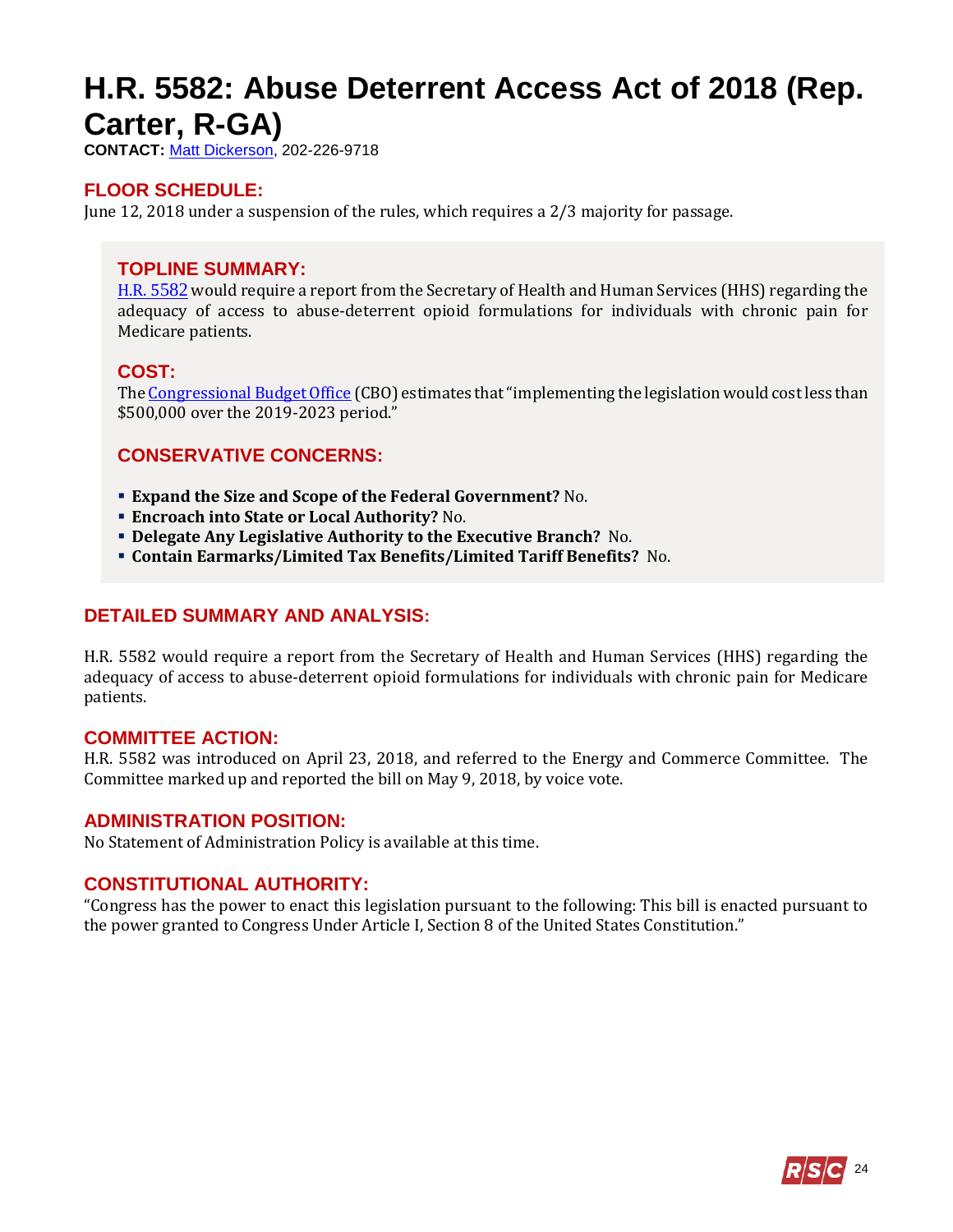## <span id="page-24-0"></span>**H.R. 5583: To amend title XI of the Social Security Act to require States to annually report on certain adult health quality measures, and for other purposes (Rep. Clark, D-NY)**

**CONTACT:** [Matt Dickerson,](mailto:Matthew.Dickerson@mail.house.gov) 202-226-9718

#### **FLOOR SCHEDULE:**

June 12, 2018 under a suspension of the rules, which requires a 2/3 majority for passage.

#### **TOPLINE SUMMARY:**

[H.R. 5](https://docs.house.gov/billsthisweek/20180611/HR5583.pdf)583 would state Medicaid programs to report on the behavioral health measures that are included in CMS's 2018 Core Set of Adult Health Care Quality Measures for Medicaid.

#### **COST:**

The [Congressional Budget Office](https://www.cbo.gov/system/files/115th-congress-2017-2018/costestimate/53949-opioid.pdf) (CBO) estimates that enacting the H.R. 5583 "would not have a significant budgetary effect because most states have systems in place for reporting such measures to the federal government."

### **CONSERVATIVE CONCERNS:**

- **Expand the Size and Scope of the Federal Government?** No.
- **Encroach into State or Local Authority?** No.
- **Delegate Any Legislative Authority to the Executive Branch?** No.
- **Contain Earmarks/Limited Tax Benefits/Limited Tariff Benefits?** No.

#### **DETAILED SUMMARY AND ANALYSIS:**

H.R. 5583 would require state Medicaid programs to report on the behavioral health measures that are included in CMS's 2018 Core Set of Adult Health Care Quality Measures for Medicaid.

According to CBO, "most states have systems in place for reporting such measures to the federal government."

#### **COMMITTEE ACTION:**

H.R. 5583 was introduced on April 23, 2018, and referred to the Energy and Commerce Committee. The Committee marked up and reported the bill on May 17, 2018, by voice vote.

#### **ADMINISTRATION POSITION:**

No Statement of Administration Policy is available at this time.

#### **CONSTITUTIONAL AUTHORITY:**

"Congress has the power to enact this legislation pursuant to the following: the power granted to Congress under Article I of the United States Constitution and it subsequent amendments, and further clarified and interpreted by the Supreme Court of the United States." No enumerated powers were cited.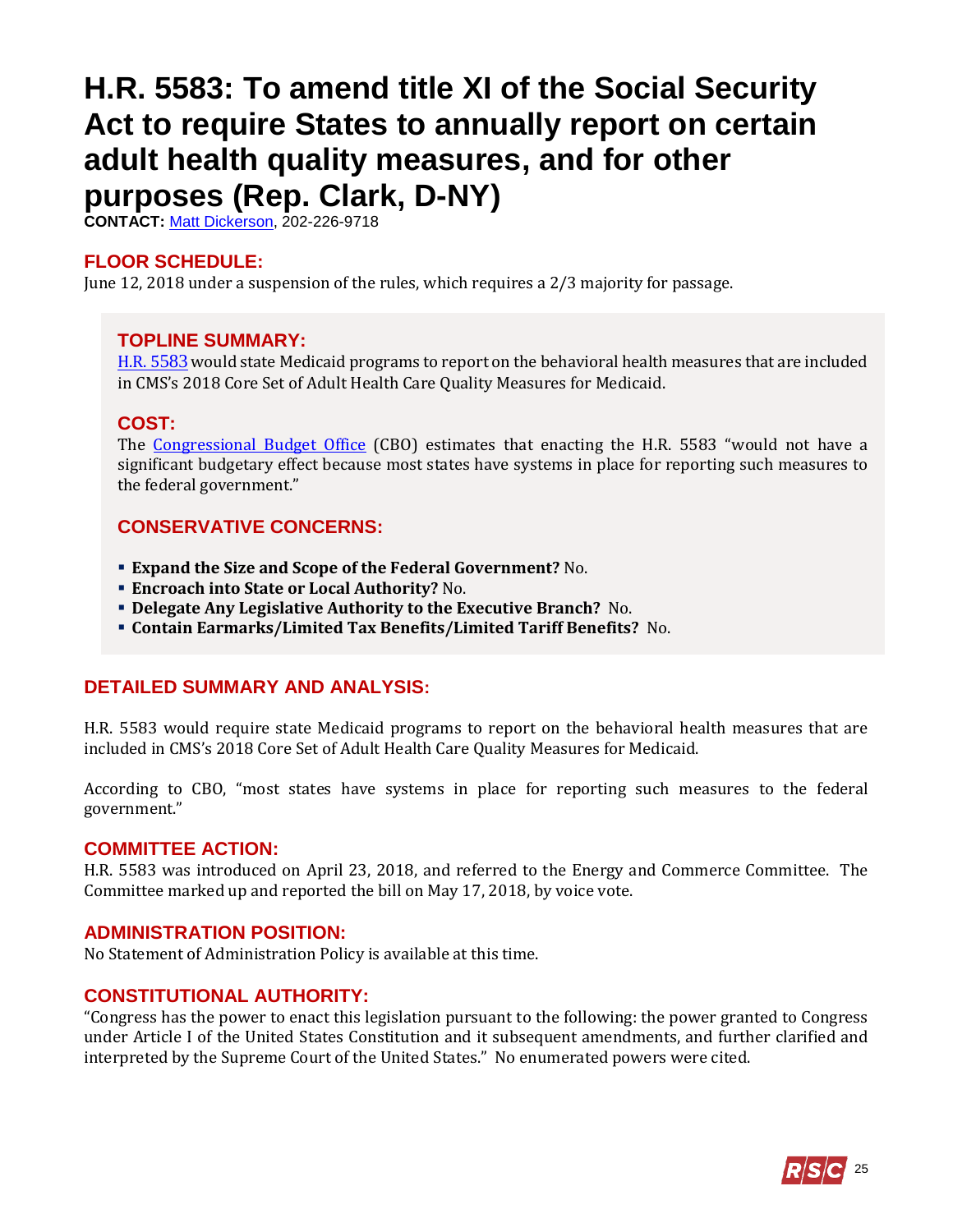## <span id="page-25-0"></span>**H.R. 5587: Peer Support Communities of Recovery Act (Rep. Lujan, D-NM)**

**CONTACT:** [Matt Dickerson,](mailto:Matthew.Dickerson@mail.house.gov) 202-226-9718

## **FLOOR SCHEDULE:**

June 12, 2018 under a suspension of the rules, which requires a 2/3 majority for passage.

## **TOPLINE SUMMARY:**

[H.R. 5](http://docs.house.gov/billsthisweek/20180611/HR5587.pdf)587 would expand the Building Communities of Recovery grant program.

### **COST:**

The [Congressional Budget Office](https://www.cbo.gov/system/files/115th-congress-2017-2018/costestimate/53949-opioid.pdf) (CBO) estimates that H.R. 5587 "would authorize \$15 million per year for the 2019-2023 period. Based on historical spending patterns for similar activities, CBO estimates that implementing H.R. 5587 would cost \$62 million over the 2019-2023 period; the remaining amounts would be spent in years after 2023."

## **CONSERVATIVE CONCERNS:**

Some conservatives may be concerned the bill would increase the authorized funding level from \$ 1 million annually to \$15 million annually.

- **Expand the Size and Scope of the Federal Government?** Yes, the bill would expand a grant program.
- **Encroach into State or Local Authority?** Some conservatives may believe these activities would be more appropriately handled by state and local governments, or civil society.
- **Delegate Any Legislative Authority to the Executive Branch?** No.
- **Contain Earmarks/Limited Tax Benefits/Limited Tariff Benefits?** No.

## **DETAILED SUMMARY AND ANALYSIS:**

H.R. 5587 would expand the Building Communities of Recovery grant program. The bill would authorize the Department of Health and Human Services to award grants to peer support specialist organizations for the development and expansion of recovery services.

The bill would authorize appropriations of \$15 million for each fiscal year over the 2019 – 2023 period. This is an increase from the \$1 million that is currently authorized for this program.

#### **COMMITTEE ACTION:**

H.R. 5587 was introduced on April 23, 2018, and referred to the Energy and Commerce Committee. The Committee marked up and reported the bill on May 17, 2018, by voice vote.

#### **ADMINISTRATION POSITION:**

No Statement of Administration Policy is available at this time.

#### **CONSTITUTIONAL AUTHORITY:**

"Congress has the power to enact this legislation pursuant to the following: Article I, Section VIII."

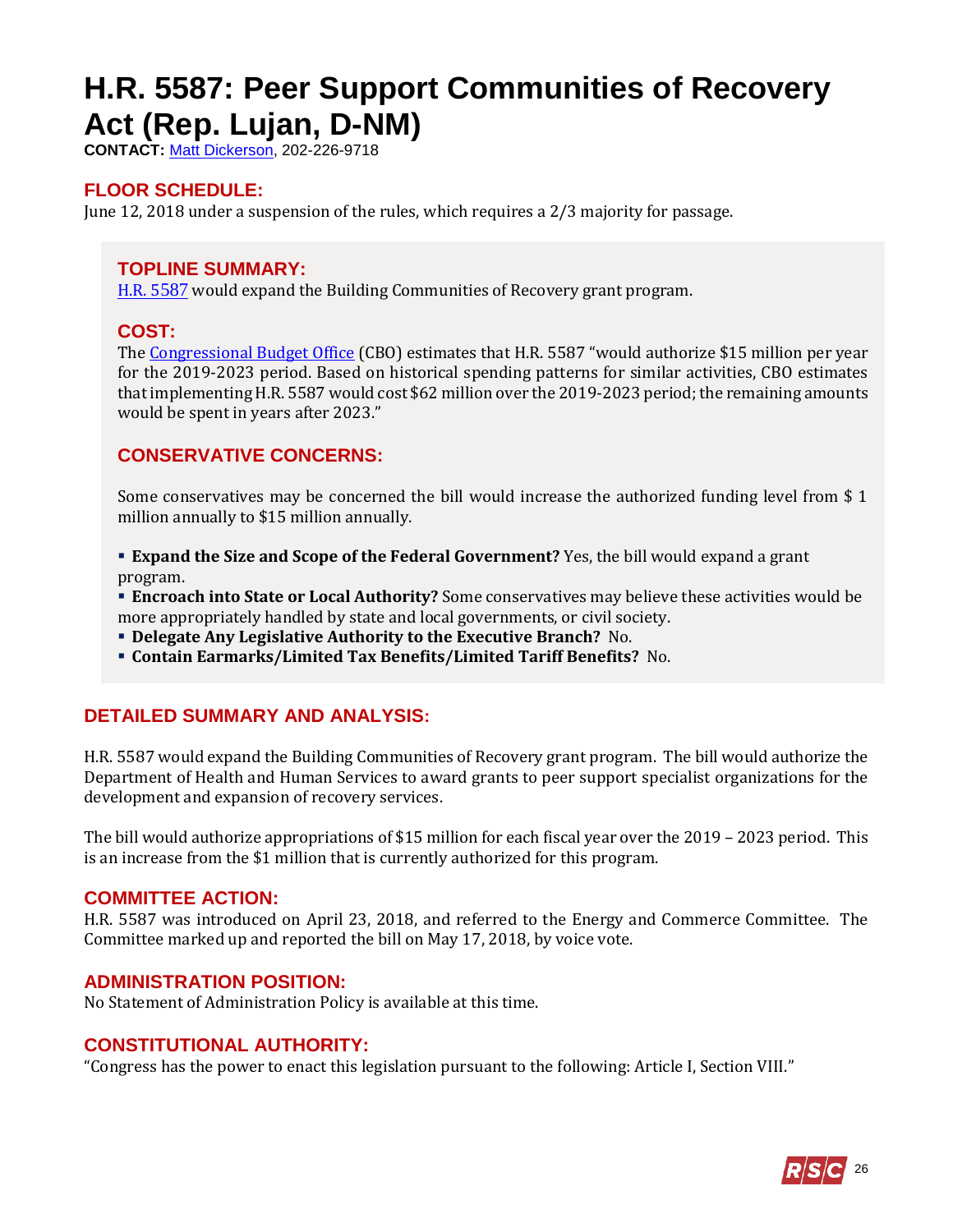# <span id="page-26-0"></span>**H.R. 5685: Medicare Opioid Safety Education Act of 2018 (Rep. Faso, R-NY)**

**CONTACT:** [Matt Dickerson,](mailto:Matthew.Dickerson@mail.house.gov) 202-226-9718

## **FLOOR SCHEDULE:**

June 12, 2018 under a suspension of the rules, which requires a 2/3 majority for passage.

## **TOPLINE SUMMARY:**

[H.R. 5](https://docs.house.gov/billsthisweek/20180611/HR5685.pdf)685 would direct the Centers for Medicare and Medicaid Services (CMS) to compile education resources for beneficiaries regarding opioid use, pain management, and alternative pain management treatments, and include these resources in the "Medicare and You" Handbook.

### **COST:**

The [Congressional Budget Office](https://www.cbo.gov/system/files/115th-congress-2017-2018/costestimate/53949-opioid.pdf) (CBO) estimates that "because H.R. 5685 would add information to an existing administrative document, CBO estimates that enacting the bill would have no budgetary effect."

## **CONSERVATIVE CONCERNS:**

- **Expand the Size and Scope of the Federal Government?** No.
- **Encroach into State or Local Authority?** No.
- **Delegate Any Legislative Authority to the Executive Branch?** No.
- **Contain Earmarks/Limited Tax Benefits/Limited Tariff Benefits?** No.

#### **DETAILED SUMMARY AND ANALYSIS:**

H.R. 5685 would direct the Centers for Medicare and Medicaid Services (CMS) to compile education resources for beneficiaries regarding opioid use, pain management, and alternative pain management treatments, and include these resources in the "Medicare and You" Handbook.

#### **COMMITTEE ACTION:**

H.R. 5685 was introduced on May 7, 2018, and referred to the Energy and Commerce Committee and the Ways and Means Committee. The Energy and Commerce Committee marked up and reported the bill on May 9, 2018, by voice vote.

#### **ADMINISTRATION POSITION:**

No Statement of Administration Policy is available at this time.

#### **CONSTITUTIONAL AUTHORITY:**

"Congress has the power to enact this legislation pursuant to the following: Article 1, Section 8 of the United States Constitution."

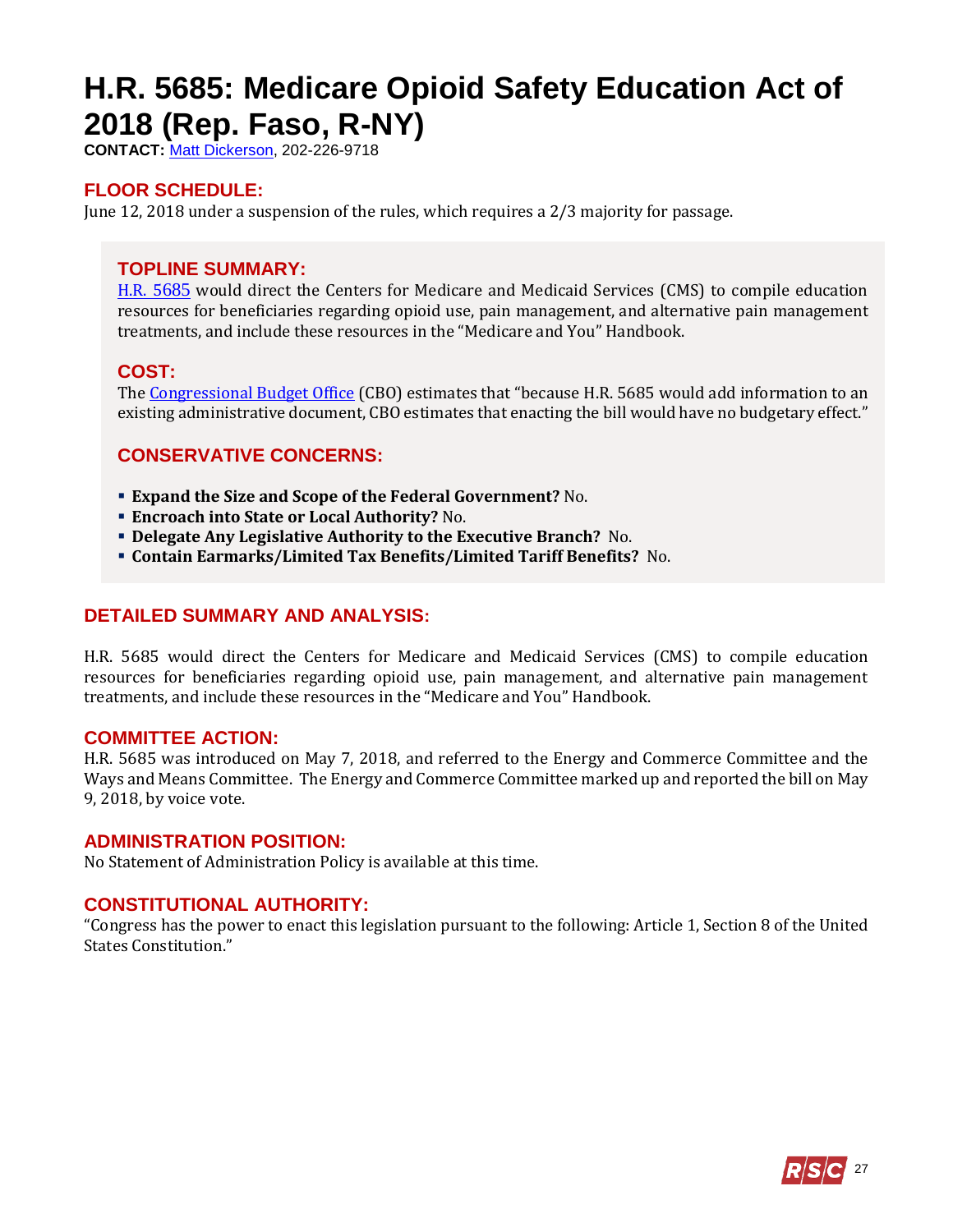## <span id="page-27-0"></span>**H.R. 5800: Medicaid IMD ADDITIONAL INFO Act (Rep. Upton, R-MI)**

**CONTACT:** [Matt Dickerson,](mailto:Matthew.Dickerson@mail.house.gov) 202-226-9718

## **FLOOR SCHEDULE:**

June 12, 2018 under a suspension of the rules, which requires a 2/3 majority for passage.

## **TOPLINE SUMMARY:**

[H.R. 5](https://docs.house.gov/billsthisweek/20180611/HR5800.pdf)800 would direct the Medicaid and CHIP Payment and Access Commission (MACPAC) to conduct a study on institutions for mental disease (IMD) that receive Medicaid reimbursement.

## **COST:**

The [Congressional Budget Office](https://www.cbo.gov/system/files/115th-congress-2017-2018/costestimate/53949-opioid.pdf) (CBO) estimates that "implementing H.R. 5800 would cost about \$1 million over the 2019-2023 period."

## **CONSERVATIVE CONCERNS:**

- **Expand the Size and Scope of the Federal Government?** No.
- **Encroach into State or Local Authority?** No.
- **Delegate Any Legislative Authority to the Executive Branch?** No.
- **Contain Earmarks/Limited Tax Benefits/Limited Tariff Benefits?** No.

## **DETAILED SUMMARY AND ANALYSIS:**

H.R. 5800 would direct the Medicaid and CHIP Payment and Access Commission (MACPAC) to conduct a study on institutions for mental disease (IMD) that receive Medicaid reimbursement. The study would be required to report on the requirements and standards that state Medicaid programs have for IMDs. MACPAC, considering input from stakeholders, will summarize the findings and make recommendations on improvements and best practices and data collection. The report would be due no later than January 2020.

#### **COMMITTEE ACTION:**

H.R. 5800 was introduced on May 15, 2018, and referred to the Energy and Commerce Committee. The Committee marked up and reported the bill on May 17, 2018, by voice vote.

#### **ADMINISTRATION POSITION:**

No Statement of Administration Policy is available at this time.

#### **CONSTITUTIONAL AUTHORITY:**

"Congress has the power to enact this legislation pursuant to the following: Article I, Section 8."

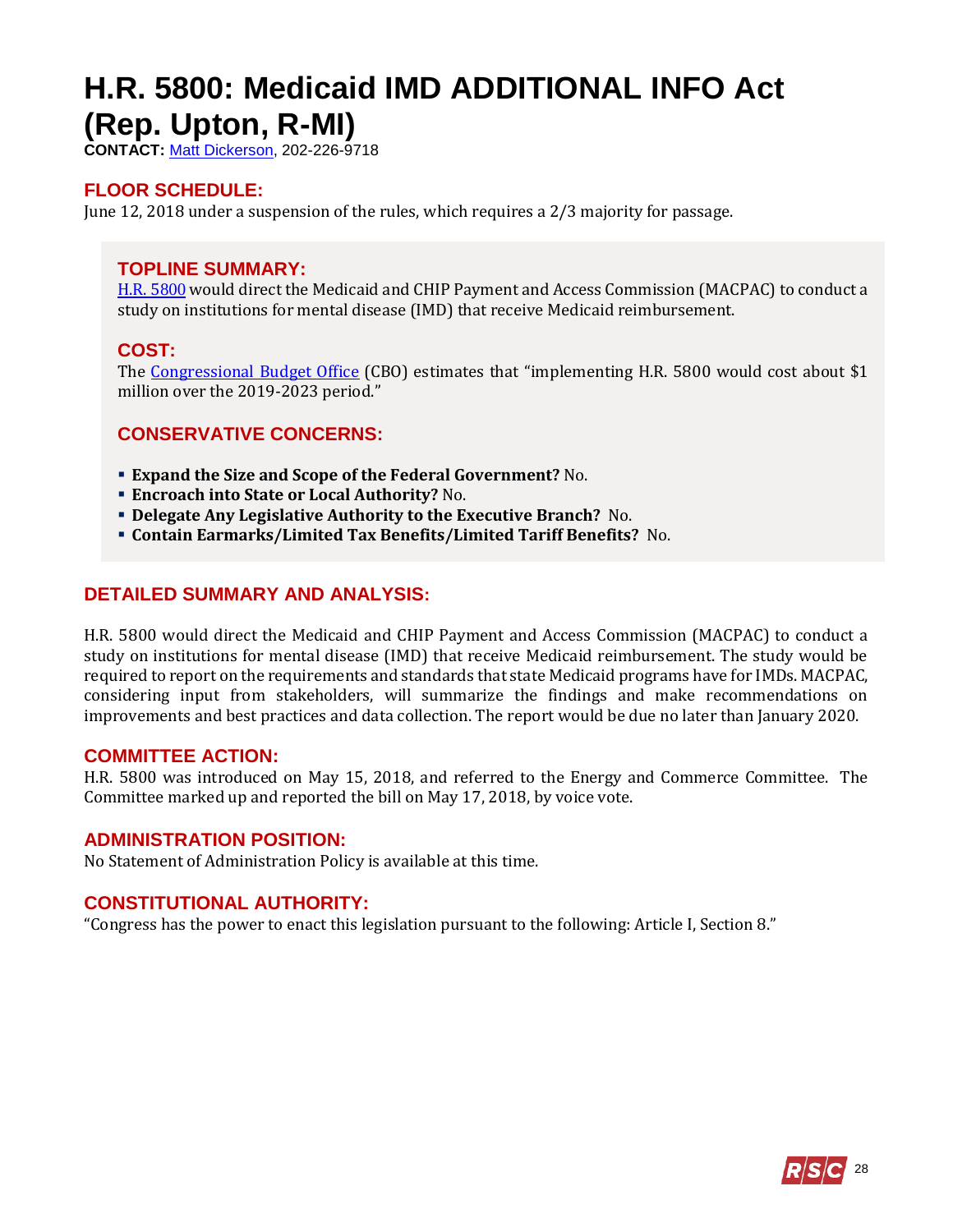# <span id="page-28-0"></span>**H.R. 5812: CONNECTIONS Act (Rep. Griffith, R-VA)**

**CONTACT:** [Matt Dickerson,](mailto:Matthew.Dickerson@mail.house.gov) 202-226-9718

## **FLOOR SCHEDULE:**

June 12, 2018 under a suspension of the rules, which requires a 2/3 majority for passage.

## **TOPLINE SUMMARY:**

[H.R. 5](https://docs.house.gov/billsthisweek/20180611/HR5812.pdf)812 would authorize funding for prescription drug monitoring programs.

#### **COST:**

Th[e Congressional Budget Office](https://www.cbo.gov/system/files/115th-congress-2017-2018/costestimate/53949-opioid.pdf) (CBO) estimates that enacting H.R. 5812 "would increase authorization levels, but CBO has not completed estimates of amounts. All authorizations would be subject to future appropriation action."

The bill would authorize the appropriation of \$486 million each year over the FY 2019 – 2023 period.

### **CONSERVATIVE CONCERNS:**

Some conservatives may be concerned that the bill would create a new program and authorize appropriations without offsetting reductions, in violation of the [Majority Leader](https://www.majorityleader.gov/protocols/)'s Cut-Go for [Discretionary Authorizations Floor Protocol.](https://www.majorityleader.gov/protocols/)

 **Expand the Size and Scope of the Federal Government?** Yes, the bill would establish new grants and would authorize appropriations without offsets.

 **Encroach into State or Local Authority?** Some conservatives may believe these activities would be more appropriately handled by state and local governments.

- **Delegate Any Legislative Authority to the Executive Branch?** No.
- **Contain Earmarks/Limited Tax Benefits/Limited Tariff Benefits?** No.

#### **DETAILED SUMMARY AND ANALYSIS:**

H.R. 5812 would allow the Centers for Disease Control and Prevention (CDC) to award grants to states and local governments, and provide training and technical assistance to states and local governments for evidenced based prevention activities, including prescription drug monitoring programs, health system interventions, evaluating interventions, and public awareness education regarding opioids.

The bill would also allow the CDC to provide grants to carry out controlled substance overdose surveillance, including enhancing data reporting.

The bill would require the CDC to support states use of Prescription Drug Monitoring Programs.

The bill would authorize the appropriation of \$486 million each year over the FY 2019 – 2023 period for these grants and the Prescription Drug Monitoring Program.

#### **COMMITTEE ACTION:**

H.R. 5812 was introduced on May 15, 2018, and referred to the Energy and Commerce Committee. The Committee marked up and reported the bill on May 17, 2018, by voice vote.

#### **ADMINISTRATION POSITION:**

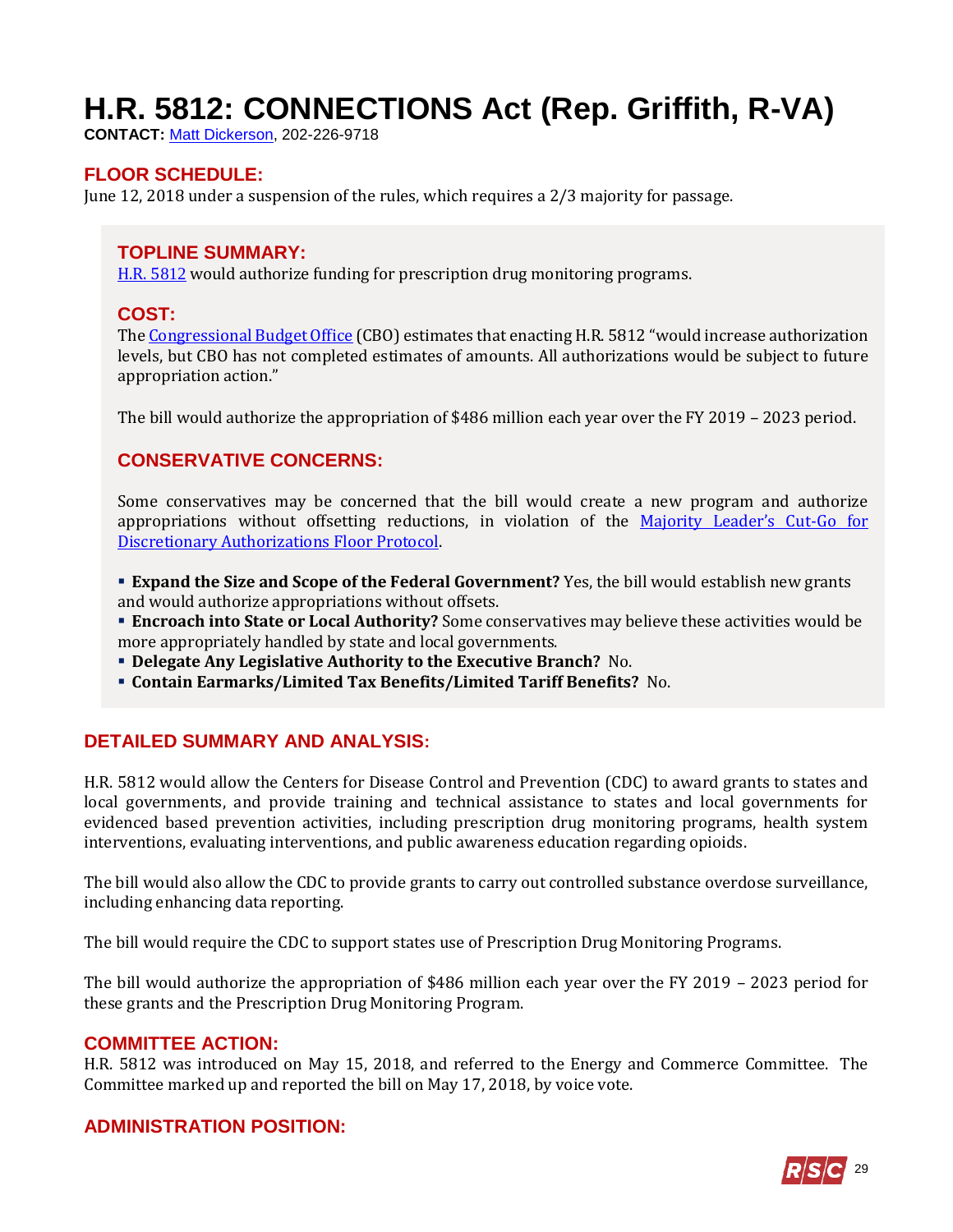No Statement of Administration Policy is available at this time.

## **CONSTITUTIONAL AUTHORITY:**

"Congress has the power to enact this legislation pursuant to the following: This bill is enacted pursuant to the power granted to Congress under Article I, Section 8 of the United States Constitution."

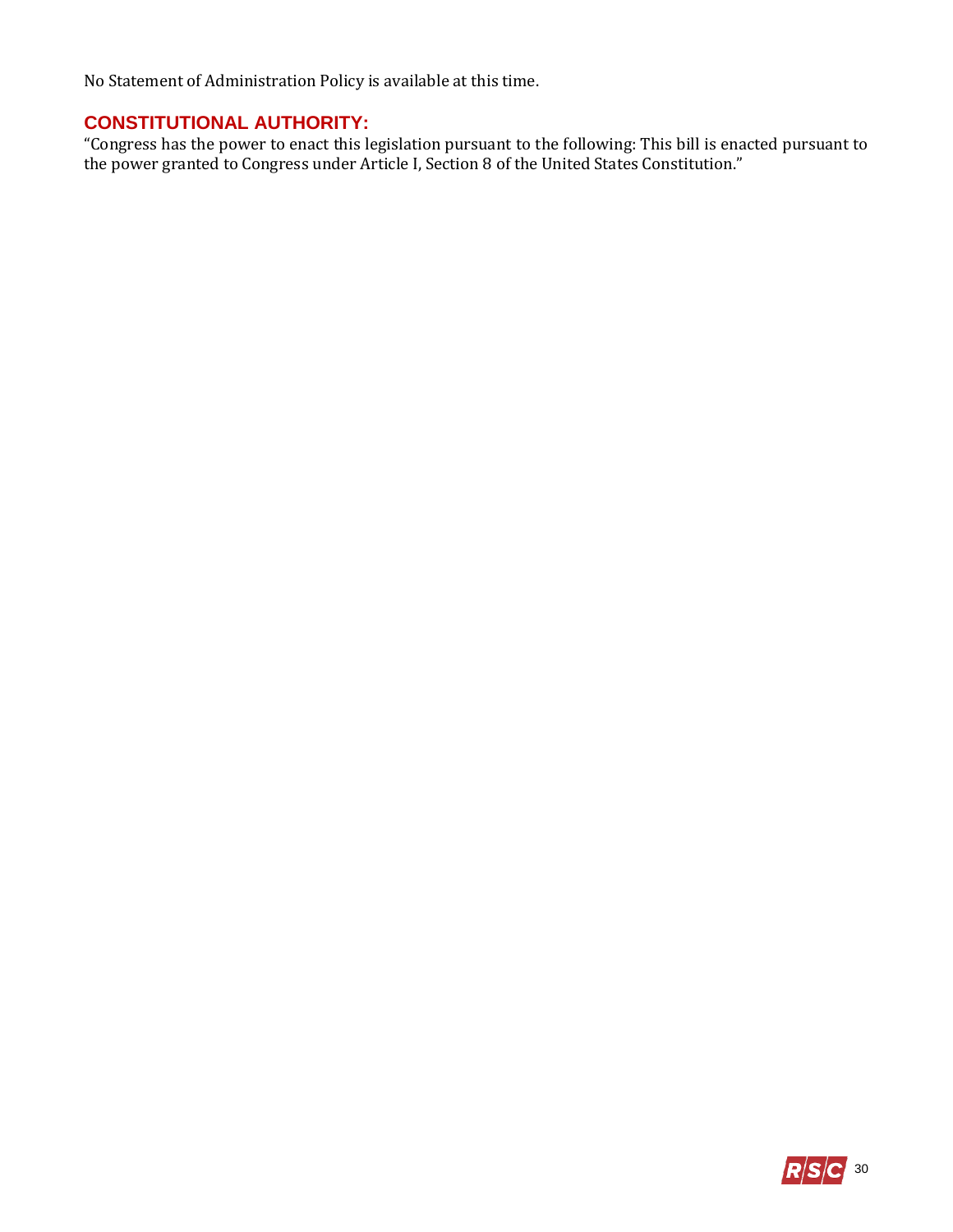## <span id="page-30-0"></span>**S. 916: Ensuring Patient Access to Substance Use Disorder Treatments Act of 2018 (Sen. Cassidy, R-LA)**

**CONTACT:** [Matt Dickerson,](mailto:Matthew.Dickerson@mail.house.gov) 202-226-9718

## **FLOOR SCHEDULE:**

June 12, 2018 under a suspension of the rules, which requires a 2/3 majority for passage.

## **TOPLINE SUMMARY:**

[S. 916](https://www.gpo.gov/fdsys/pkg/BILLS-115s916es/pdf/BILLS-115s916es.pdf) would modify law regarding delivering controlled substances.

### **COST:**

The [Congressional Budget Office](https://www.cbo.gov/system/files/115th-congress-2017-2018/costestimate/s916.pdf) (CBO) estimates that "the net budgetary effect would be negligible. Enacting the bill would not affect revenues… The bill also would require the Government Accountability Office (GAO) to prepare a report for the Congress on the potential abuse of certain controlled substances. Based on the costs of similar activities, we estimate that the GAO report would cost less than \$500,000, assuming the availability of appropriated funds."

## **CONSERVATIVE CONCERNS:**

- **Expand the Size and Scope of the Federal Government?** No.
- **Encroach into State or Local Authority?** No.

 **Delegate Any Legislative Authority to the Executive Branch?** The bill would allow the Attorney General to change the time period specified in the bill by which prescribed drugs must be administered.

**Contain Earmarks/Limited Tax Benefits/Limited Tariff Benefits?** No.

## **DETAILED SUMMARY AND ANALYSIS:**

S. 916 would allow a pharmacy to deliver a controlled substance to a practitioner if:

- The controlled substance is delivered by the pharmacy to the proscribing practitioner at the location listed on the practitioner's certificate of registration
- If the controlled substance is for the purpose of detoxification, it is to be administered by injection or implantation
- The pharmacy and the practitioner are authorized to conduct the activities specified in the bill by their state
- The prescription is not issued to supply any practitioner with a stock of controlled substances for the purpose of general dispensing to patients,
- The controlled substance is to be administered only to the patient named in the prescription within 14 days after the date of receipt of the controlled substance by the practitioner
- The prescribing practitioner and the administering practitioner keep complete and accurate records of controlled substances delivered, received, and administered under the bill.

During the two-year period after enactment of the bill, the Attorney General would be allowed to reduce the 14-day time period in which the controlled substance must be administered, if the Attorney General determines it would reduce the risk of diversion or protect the public health. After two years, the Attorney General would be permitted to modify the 14-day period without qualification. The modifications would be limited to not less than 7-days.

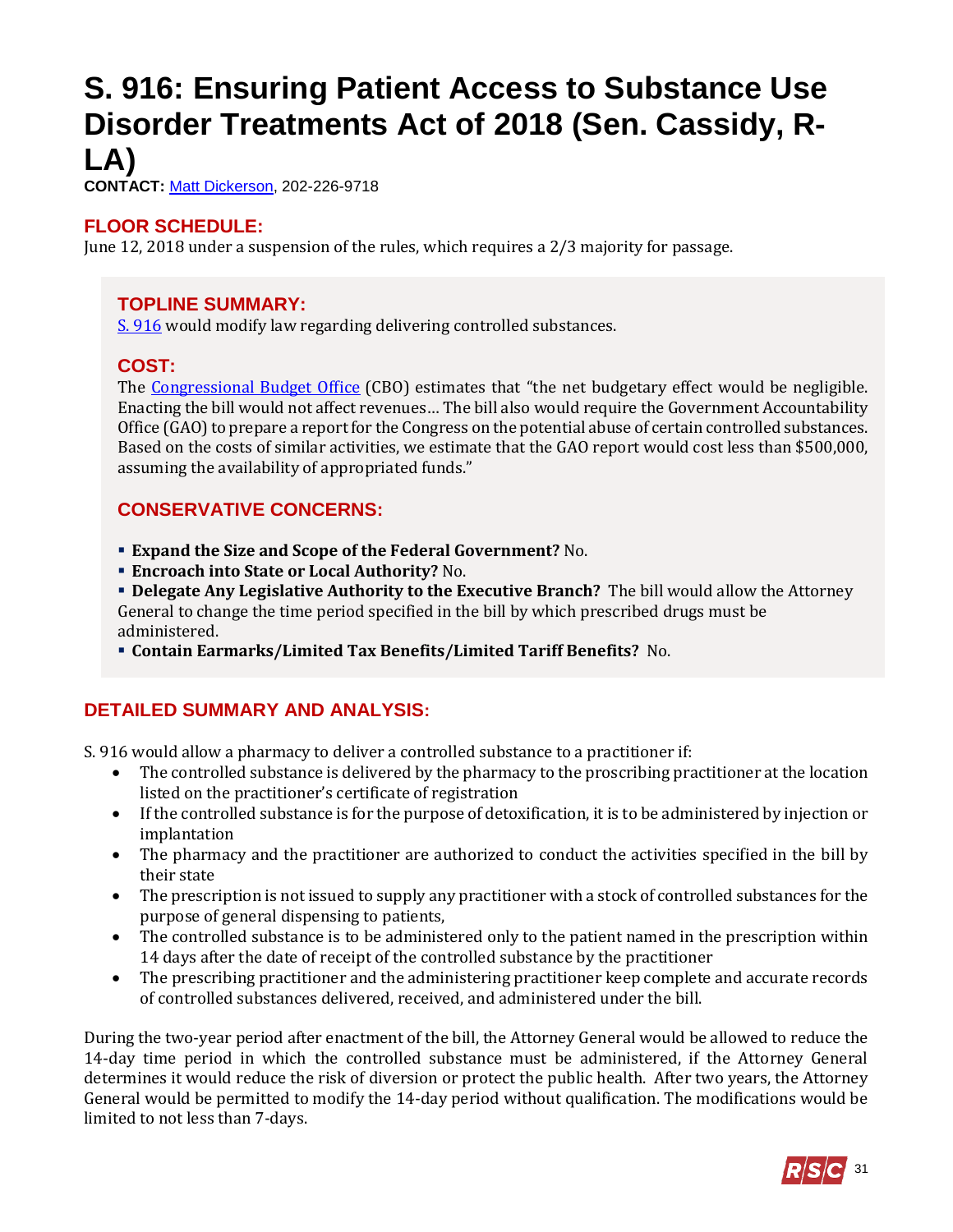The bill would require a report from the Government Accountability Office (GAO) on access to and potential diversion of controlled substances administered by injection or implantation.

### **COMMITTEE ACTION:**

S. 916 was introduced on April 24, 2017, and referred to the Senate Committee on Health, Education, Labor, and Pensions. The Committee marked up and reported the bill on April 26, 2017, by voice vote. The Senate passed the bill with an amendment by unanimous consent on May 23, 2018.

#### **ADMINISTRATION POSITION:**

No Statement of Administration Policy is available at this time.

## **CONSTITUTIONAL AUTHORITY:**

Constitutional authority statements are not required for Senate bills.

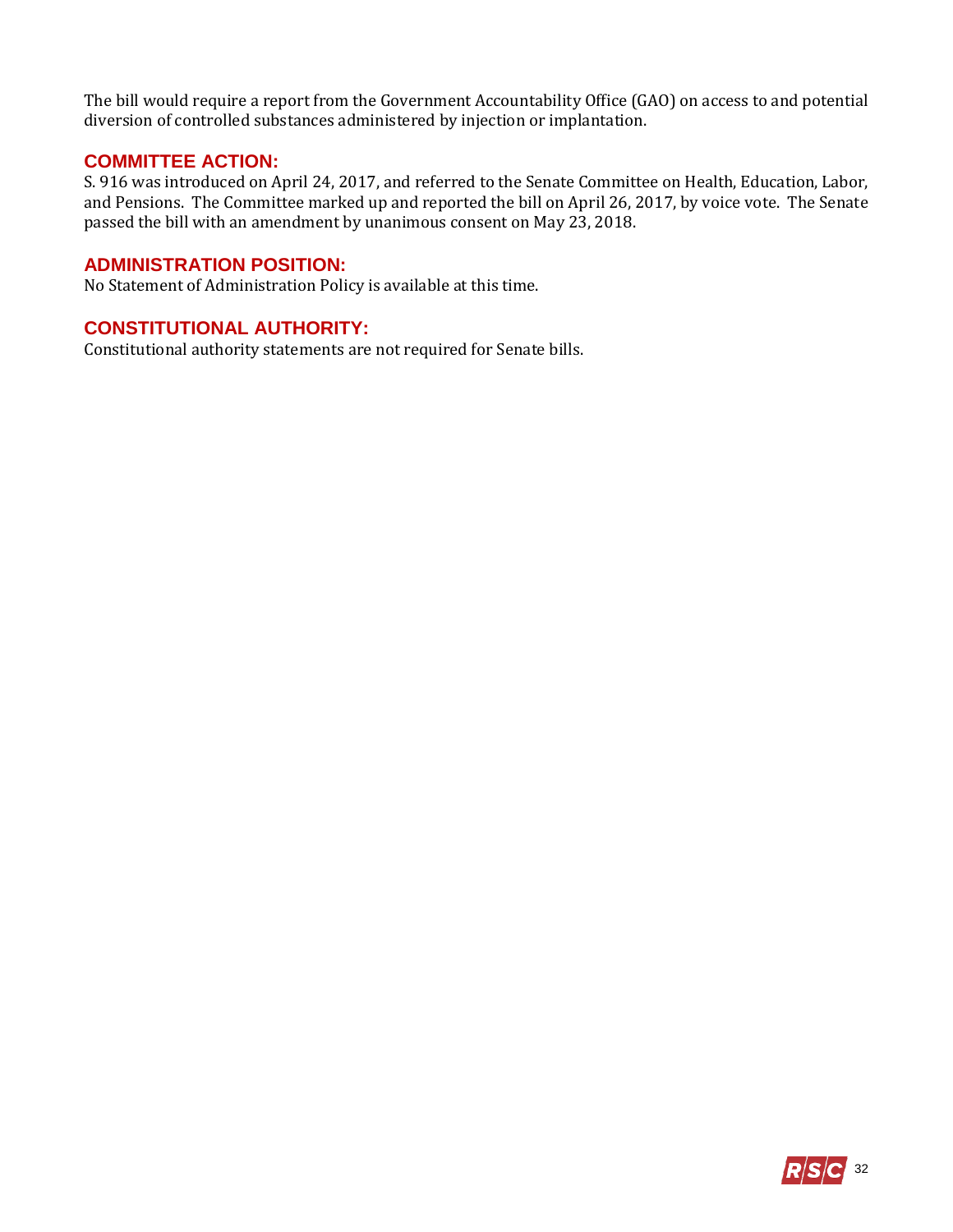# <span id="page-32-0"></span>**H.R. 4275: Empowering Pharmacists in the Fight Against Opioid Abuse Act (Rep. DeSaulnier, D-CA)**

**CONTACT:** [Matt Dickerson,](mailto:Matthew.Dickerson@mail.house.gov) 202-226-9718

## **FLOOR SCHEDULE:**

June 12, 2018 under a suspension of the rules, which requires a 2/3 majority for passage.

### **TOPLINE SUMMARY:**

[H.R. 4275](https://docs.house.gov/billsthisweek/20180611/HR4275.pdf) would require the Department of Health and Human Services (HHS) to develop and disseminate training programs and materials for pharmacists, health care providers, and patients on circumstances where a pharmacist may decline to fill a prescription he feels is fraudulent or is indicative of diversion.

### **COST:**

The [Congressional Budget Office](https://www.cbo.gov/system/files/115th-congress-2017-2018/costestimate/53949-opioid.pdf) (CBO) estimates that enacting H.R. 4275 would not be significant.

## **CONSERVATIVE CONCERNS:**

 **Expand the Size and Scope of the Federal Government?** The bill would require the development of training materials.

**Encroach into State or Local Authority?** Some conservatives may believe the training materials would be more appropriately produced by state and local governments, or by civil society and market forces.

**Delegate Any Legislative Authority to the Executive Branch?** No.

**Contain Earmarks/Limited Tax Benefits/Limited Tariff Benefits?** No.

## **DETAILED SUMMARY AND ANALYSIS:**

H.R. 4275 would require the Department of Health and Human Services (HHS) to develop and disseminate training programs and materials for pharmacists, health care providers, and patients on circumstances where a pharmacist may decline to fill a prescription he feels is fraudulent or is indicative of diversion.

#### **COMMITTEE ACTION:**

H.R. 4275 was introduced on November 7, 2017, and referred to the Energy and Commerce Committee. The Committee marked up and reported the bill on May 9, 2018, by voice vote.

#### **ADMINISTRATION POSITION:**

No Statement of Administration Policy is available at this time.

## **CONSTITUTIONAL AUTHORITY:**

"Congress has the power to enact this legislation pursuant to the following: Article 1, Section 8, Clause 3."

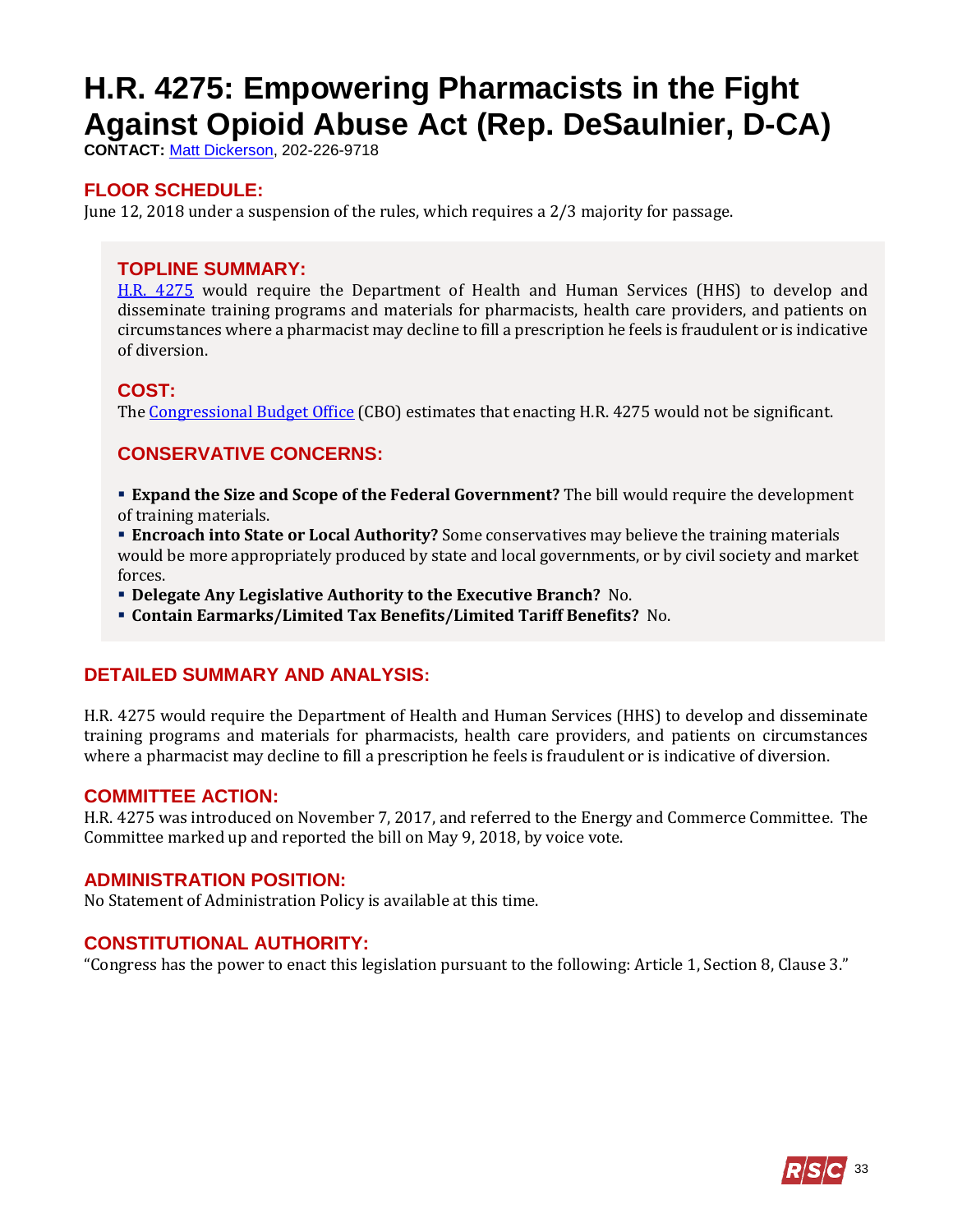# <span id="page-33-0"></span>**H.R. 5197: ALTO Act (Rep. Pascrell, D-NJ)**

**CONTACT:** [Matt Dickerson,](mailto:Matthew.Dickerson@mail.house.gov) 202-226-9718

## **FLOOR SCHEDULE:**

June 12, 2018 under a suspension of the rules, which requires a 2/3 majority for passage.

#### **TOPLINE SUMMARY:**

[H.R. 5197](https://docs.house.gov/billsthisweek/20180611/HR5197.pdf) would require the Department of Health and Human Services (HHS) to carry out a demonstration program to award grants to hospitals and emergency departments to develop, implement, enhance, or study alternative pain management protocols and treatments that limit the use and prescription of opioids in emergency departments.

#### **COST:**

The [Congressional Budget Office](https://www.cbo.gov/system/files/115th-congress-2017-2018/costestimate/53949-opioid.pdf) (CBO) estimates that H.R. 5197 "would authorize \$10 million annually in grants for fiscal years 2019 through 2021. Based on historical spending patterns for similar programs, CBO estimates that implementing H.R. 5197 would cost \$30 million over the 2019-2023 period."

### **CONSERVATIVE CONCERNS:**

Some conservatives may be concerned that the bill would create a new program and authorize appropriations without offsetting reductions, in violation of the [Majority Leader's Cut](https://www.majorityleader.gov/protocols/)-Go for [Discretionary Authorizations Floor Protocol.](https://www.majorityleader.gov/protocols/)

**Expand the Size and Scope of the Federal Government?** Yes, the bill would create a new grant program.

 **Encroach into State or Local Authority?** Some conservatives may believe these activities would be more appropriately handled by state and local governments, or by civil society.

**Delegate Any Legislative Authority to the Executive Branch?** No.

**Contain Earmarks/Limited Tax Benefits/Limited Tariff Benefits?** No.

#### **DETAILED SUMMARY AND ANALYSIS:**

H.R. 5197 would require the Department of Health and Human Services (HHS) to carry out a demonstration program to award grants to hospitals and emergency departments to develop, implement, enhance, or study alternative pain management protocols and treatments that limit the use and prescription of opioids in emergency departments.

The bill would authorize appropriation of \$10 million each fiscal year of the FY 2019 – 2021 period.

#### **COMMITTEE ACTION:**

H.R. 5197 was introduced on March 7, 2018, and referred to the Energy and Commerce Committee. The Committee marked up and reported the bill on May 9, 2018, by voice vote.

#### **ADMINISTRATION POSITION:**

No Statement of Administration Policy is available at this time.

#### **CONSTITUTIONAL AUTHORITY:**

"Congress has the power to enact this legislation pursuant to the following: Article I, Section 8, Clause 3 of the United States Constitution."